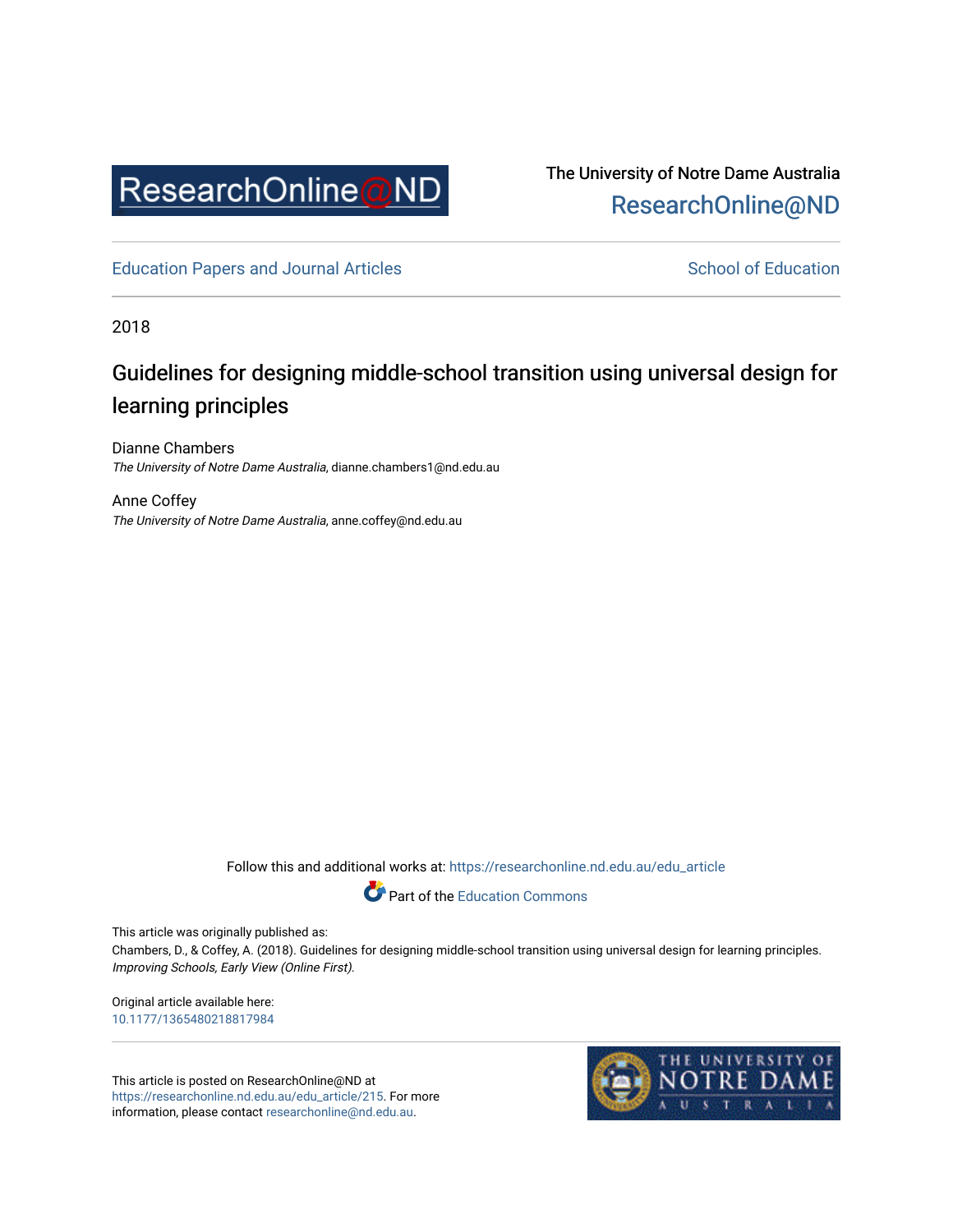This is the author's version of an article published in *Improving Schools.*

The final published version available: <https://doi.org/10.1177/1365480218817984>

Chambers, D., and Coffey, A. (2018) Guidelines for designing middle-school transition using universal design for learning principles. *Improving Schools. Early View Online First*. doi: 10.1177/1365480218817984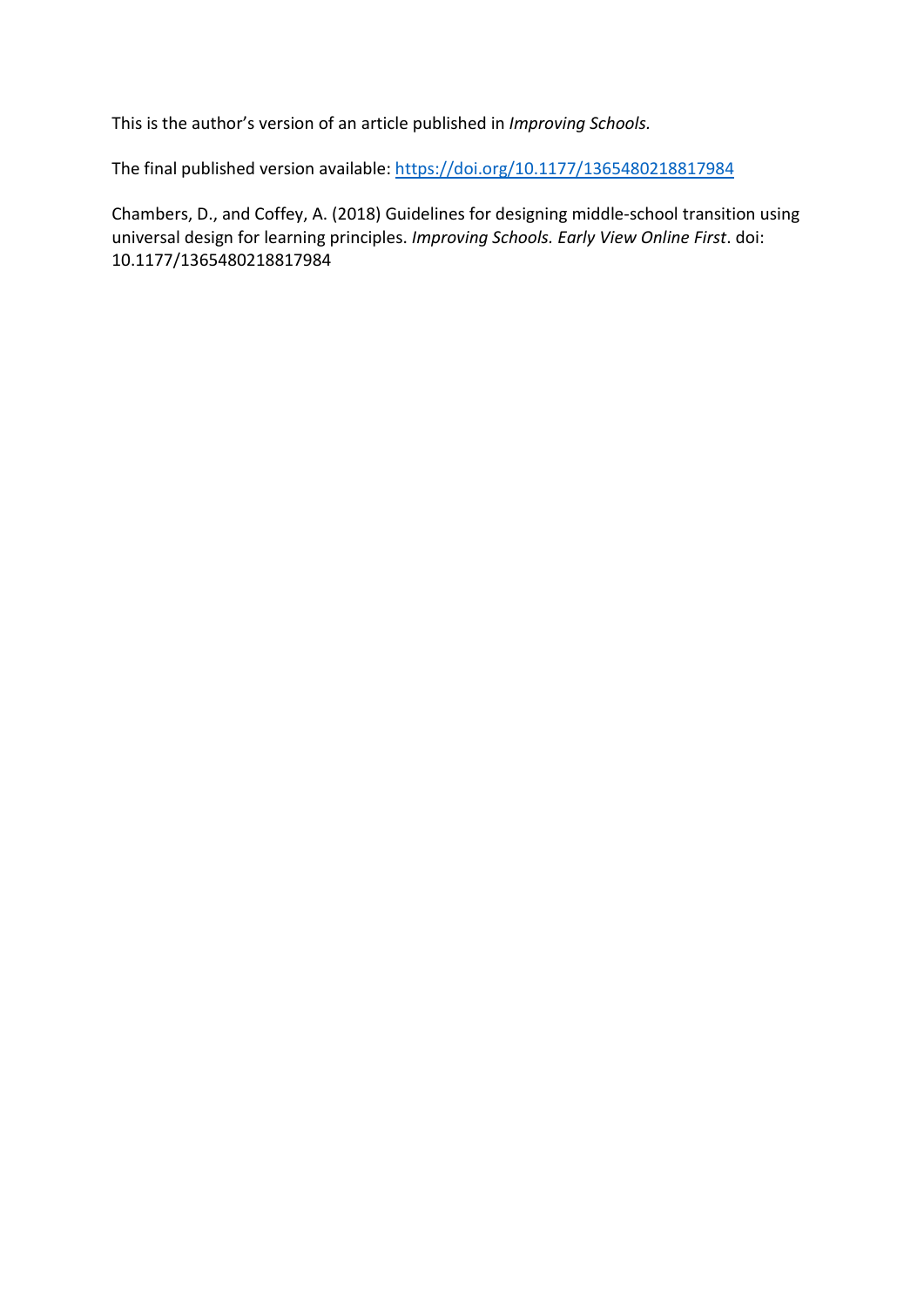## **Guidelines for Designing Middle School Transition using Universal Design for Learning Principles** *Dianne Chambers & Anne Coffey*

*University of Notre Dame Australia*

#### **Abstract**

Transition from primary (elementary) to secondary school can be both an exciting and daunting prospect for young adolescents. Ensuring that students quickly settle into their new secondary school environment is the goal of transition programs employed by schools. These programs typically comprise a number of discrete and interrelated initiatives that often commence in the year prior to the move and continue during the initial months in the new school. These activities generally include specific initiatives for both the students and their parents. The needs of both groups are many and varied. It is critical that whatever transition events and strategies are planned, the needs of all students and parents are catered for. In this paper the authors propose that the principles of Universal Design for Learning (UDL) may provide a useful basis for the development of transition programs that address the needs of all participants. UDL is based on three principles which are; multiple means of engagement, multiple means of representation, and multiple means of action and expression. Examples outlining how these principles can be applied before, during and after transition are provided. The authors conclude with the proposition that research be conducted in a variety of cultural contexts and across countries to investigate whether transition programs based on UDL principles better enable schools to meet the needs of all transitioning students and their parents.

**Keywords:** Transition, middle school, diversity, universal design for learning, transition programs, UDL.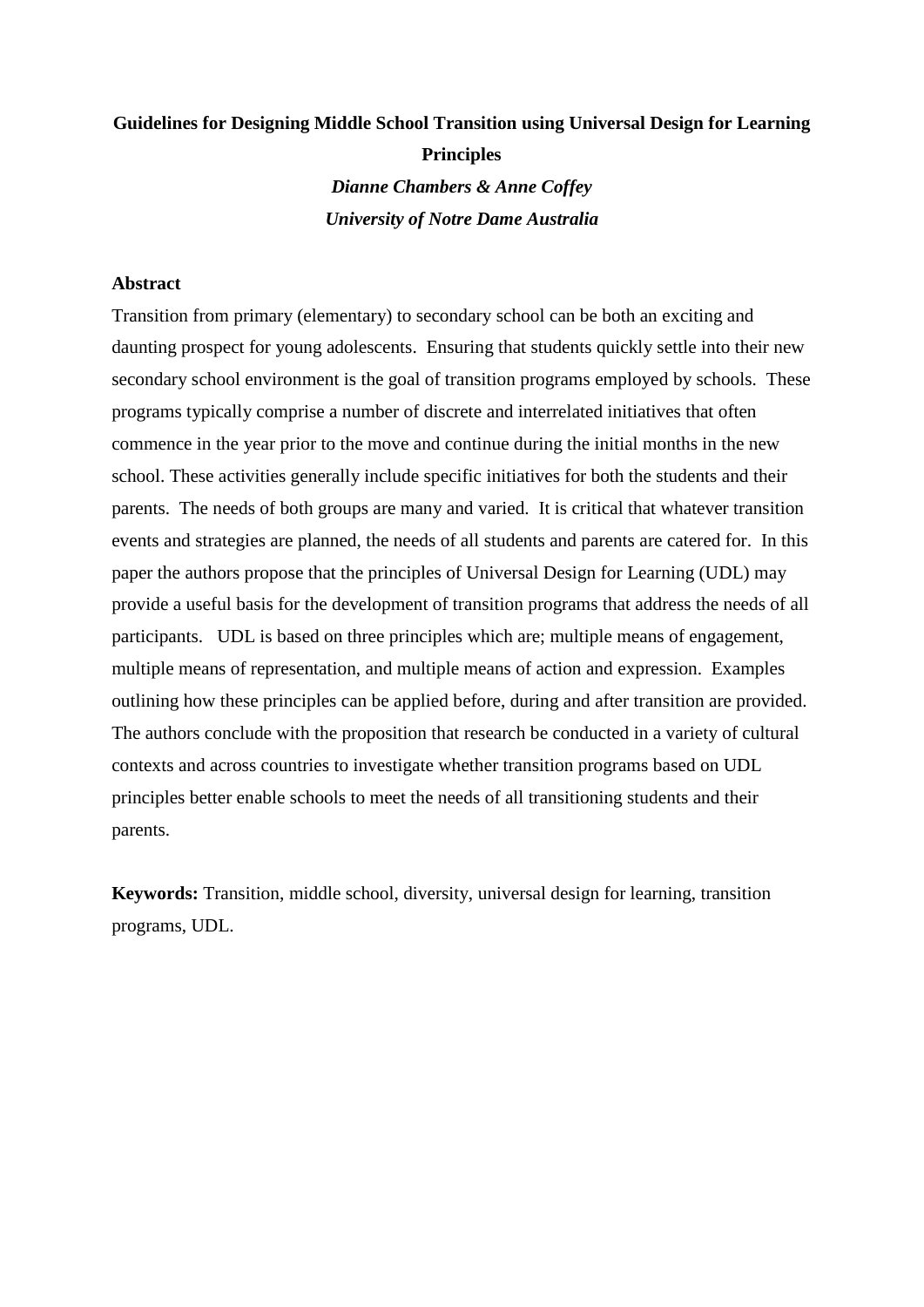#### **Introduction**

In many Western schools, including those in Australia, the move from primary (elementary) school to secondary school may be considered a normal and expected facet of a child's progression through the years of formal schooling. However, as with any transition experienced throughout life, challenges and hurdles may occur during the process, particularly for diverse student groups (Deacy, Jennings & O'Halloran, 2015). Some students make the move seamlessly whilst for others the difficulties experienced in adjusting to their new school environment impact their future educational outcomes (Ashton, 2008; Pendergast, Main & Bahr, 2017). Schools have tended to examine their own internal practices and replicate past strategies to address the transition needs of students (Galton & McLellan, 2018). Hence, a wide variety of programs have tended to develop, both in Australia and in specific contexts across countries, which may or may not meet the needs of all students, including those from diverse backgrounds, and those with disabilities. The employment of a set of principles for addressing the needs of all students may help to ensure transition programs are comprehensive with the result that a greater majority of the transitioning students will have their needs met. Universal Design for Learning potentially provides such principles and a structure to develop appropriate transition programs for all, regardless of the timing or location of the transition.

#### **Middle Years Transition**

The transition from primary to secondary school has been described by Pendergast (2017, cited in Pendergast, Main & Bahr, 2017) as "complex and multidimensional" (p. 98). The secondary school environment is vastly different to that of the primary school in countries such as Australia, USA and the UK. It is these differences that make the adjustment particularly difficult for some students, including those from diverse backgrounds or who have disabilities (Chambers & Coffey, 2013). Importantly, this change occurs during the years of puberty which also present physical, emotional, social and intellectual challenges for the young adolescent. Whilst some students transition to a new school with many of their primary school classmates, others do so alone. Some simply move to a different part of the same school campus whilst others travel vast distances, perhaps on public transport, to access the new school. Friendships formed during their primary school years may be disrupted as students move to different secondary schools. Thus, the experience of each student during the transition is quite different, and it is not surprising that of the issue's students worry about, making new friends and fitting in is of great concern (Coffey, Berlach & O'Neill,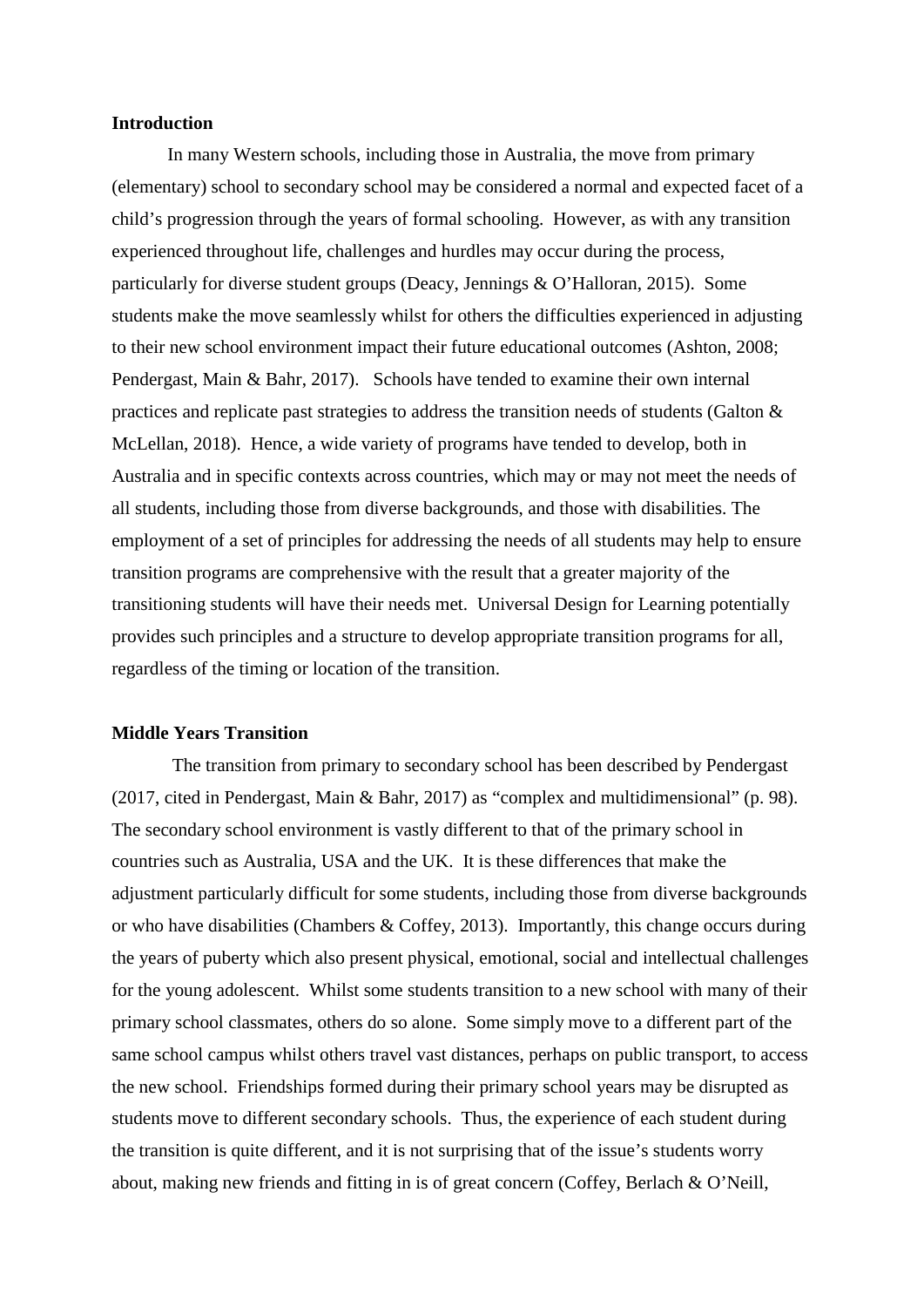2013). Every student, however, needs to manage the new environment of the secondary school.

Typically, the primary school campus is smaller and more compact than that of the secondary school. Students will generally have one teacher whom they know well and who they feel knows them. Parents will have had an opportunity to meet their child's teacher and may have relatively easy access to that teacher. By the time the students exit the primary school they are the oldest and are known by other students and teachers. They will generally have most of their lessons in one classroom and all of their equipment is conveniently located within that room. Having the same teacher for most of their lessons means that the students generally have a good understanding of the teacher's expectations and management of the classroom.

The features of a primary school are in sharp contrast to the typical secondary school environment. The phrase 'small fish in a big pond' is an apt one to describe the experience of the transitioning student. The secondary school campus is larger and more sprawling and hence the fear of getting lost is a typical concern for students (Coffey, Berlach & O'Neill, 2013). In some schools, students may have a particular area or 'block' designated for a year group. Such settings mean that students do not need to navigate the whole campus as frequently when they move from class to class. Movement is more restricted. In some settings the students may remain in the same room with teachers coming to them. Nevertheless, the more rigid timetable means that students bring the equipment that they need to each class. Students may have a locker in which to store their equipment. It is up to them to manage the locker and ensure they arrive to class correctly prepared. Venturing to the oval or canteen during school breaks can present many new hurdles. Here they must negotiate older and physically larger students. To alleviate this issue, some schools enable the younger students to access the canteen earlier and to have designated areas for recreation (Coffey, Berlach & O'Neill, 2013).

The decline in academic performance that may accompany students during the transition phase (Pendergast, Main & Bahr, 2017) may, in part, be due to some of the factors mentioned previously. Being organised for class is an issue with which many students struggle (Coffey, Berlach& O'Neill, 2013), however other factors are also at play. Whilst in primary school it has been noted that students often have one teacher for most subjects, in contrast, in secondary school students will generally have a different teacher for each subject. Each teacher will have a different set of expectations and pedagogical approaches. Classes typically run for a set time period, beyond an individual teacher's discretion, meaning that the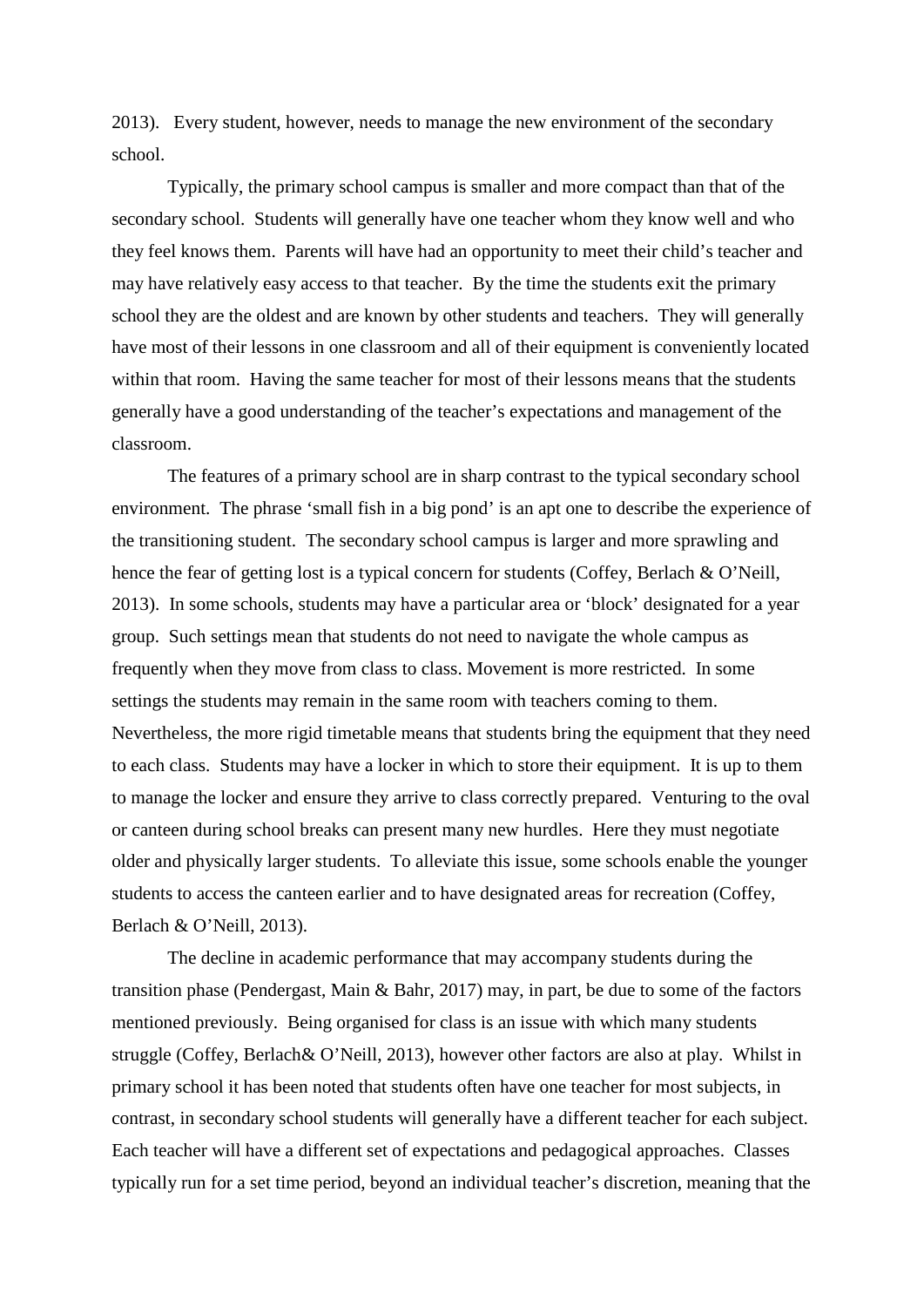bell signifies the end of the lesson irrespective of whether students have completed the assigned tasks. Each teacher may independently on a given day, set homework for the students. Hence students can finish school facing the prospect of hours of homework which can understandably be overwhelming. Similarly, assignment tasks, set at an individual teacher's discretion, may also coincide with those of other teachers meaning that students will find many major tasks all due around the same time. Again, this can be the source of major difficulties for students in terms of their organisation and time management. Coupled with the feeling that their teachers do not know them means that some students will struggle to manage the more complex secondary classroom milieu. The need to become a more independent and self-managing learner can be a difficult aspect of the transition process.

#### **Universal Design for Learning**

The origins of the Universal Design for Learning (UDL) framework are generally attributed to the growth of Universal Design (UD) for architecture and consumer products beginning in the 1970's (Center for Universal Design, 1997). Universal Design requires that housing (and other products) are designed to be barrier-free and accessible for all people who may use the building, including people with a variety of different disabilities. It is often referred to as "the design of products and environments to be usable by all people, to the greatest extent possible, without the need for adaptation or specialized design" (Center for Universal Design, 1997, para. 1). Examples of universally designed building structures and products include: single lever water controls, wide doorways, a step-less entry, and easy to use door handles. Ron Mace (1998), states that "universal design is nothing more than good user-sensitive design carried to the greatest extent possible" (p. 28).

The principles that underpin UD were devised by architects, product designers, engineers and environmental design researchers, and relate specifically to the ease of access to environments and products (Center for Universal Design, 1997). The principles consist of: 1) equitable use; 2) flexibility in use; 3) simple and intuitive Use; 4) perceptible information; 5) tolerance for error; 6) low physical effort; and, 7) size and space for approach and use. These principles work to remove physical access barriers to environments and products for everyone (universal).

Edyburn (2010), discusses the concept of Universal Design for Learning (UDL) and suggests that educators need to move forward from the initial focus on building design to concentrate on instructional design and applying the principles of UDL to curriculum and classrooms. The Center for Applied Special Technology [CAST] (2017) has developed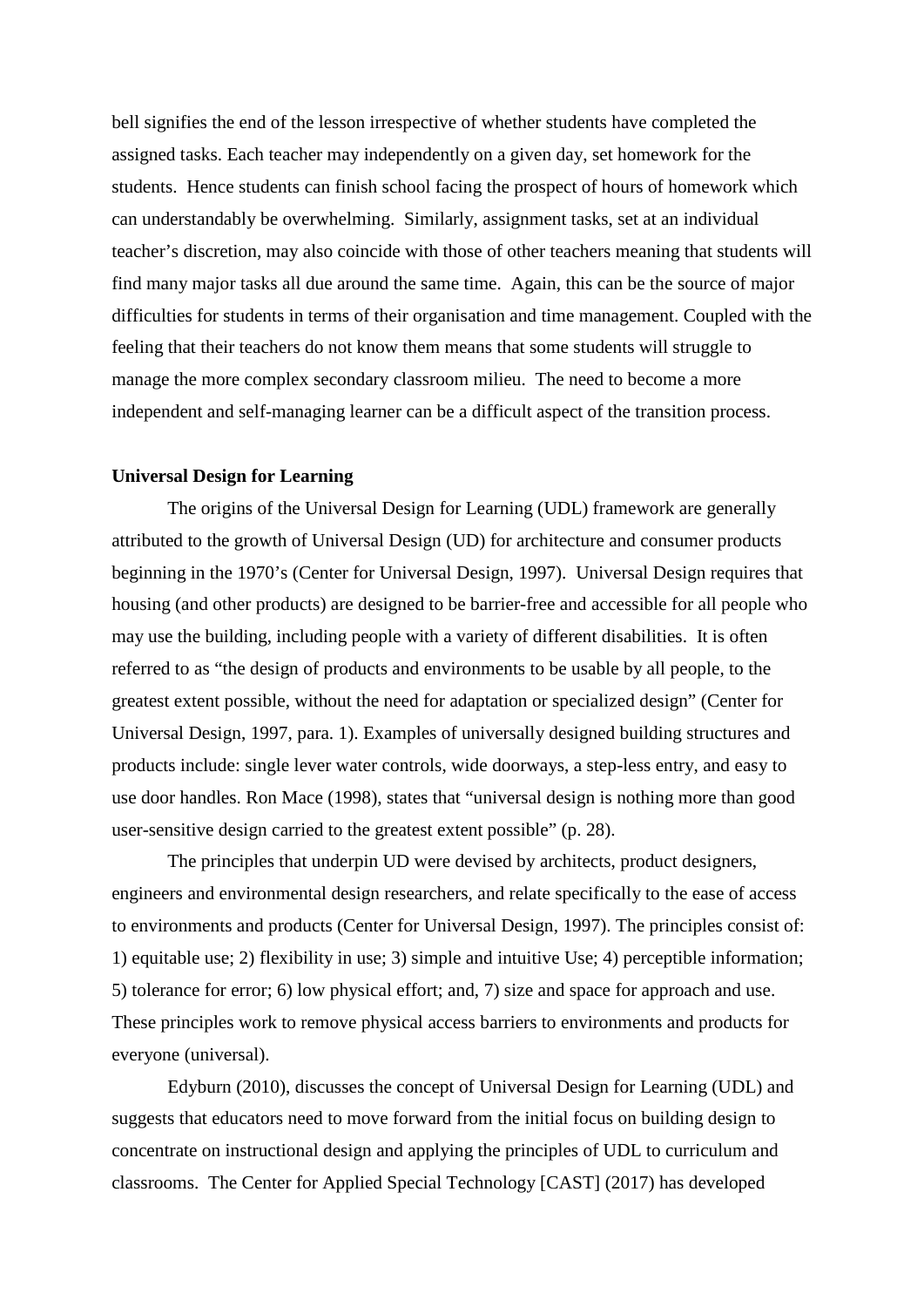widely accepted principles for UDL. These principles include: a) multiple means of engagement; b) multiple means of representation; c) and multiple means of action and expression. Table 1 describes the developmental purpose and the elements that are incorporated in each principle of UDL. The principles are designed to ensure educators consider a wide variety of student needs in their teaching, and plan curriculum and educational experiences that allow for different modes of learning. The principles of UDL are targeted towards activating specific brain networks, as identified by neuroscience, such as the strategic network (how information is perceived and gathered), the recognition network (planning and performance), and the affective network (motivation and engagement to learn) (see CAST, 2017).

#### Table 1

| <b>Multiple Means of</b> | To develop                             | Provide options for                                                                                               |
|--------------------------|----------------------------------------|-------------------------------------------------------------------------------------------------------------------|
| Engagement               | Purposeful, motivated<br>learners      | • self-regulation<br>sustaining effort<br>and persistence<br>recruiting interest                                  |
| Representation           | Resourceful, knowledgeable<br>learners | comprehension<br>language,<br>$\bullet$<br>mathematical<br>expressions, and<br>symbols<br>perception<br>$\bullet$ |
| Action and Expression    | Strategic, goal-directed<br>learners   | executive functions<br>expression and<br>communication<br>physical action<br>$\bullet$                            |

*Principles of UDL* (CAST, 2017).

Zascavage and Winterman (2009), suggest that while UD addressed the physical access barriers for students with disabilities, it is UDL which addresses the cognitive barriers and leads to a paradigm shift for educators. UDL has a solid basis in neuroscience and research and often (but not always) utilises digital tools to ensure curriculum and learning environments are designed with options for all in mind, rather than having to be retrofitted at a later stage (Meyer, Rose & Gordon, 2014) to address individual needs. In addition to catering for the needs of all students in the classroom, UDL may be more cost-effective as it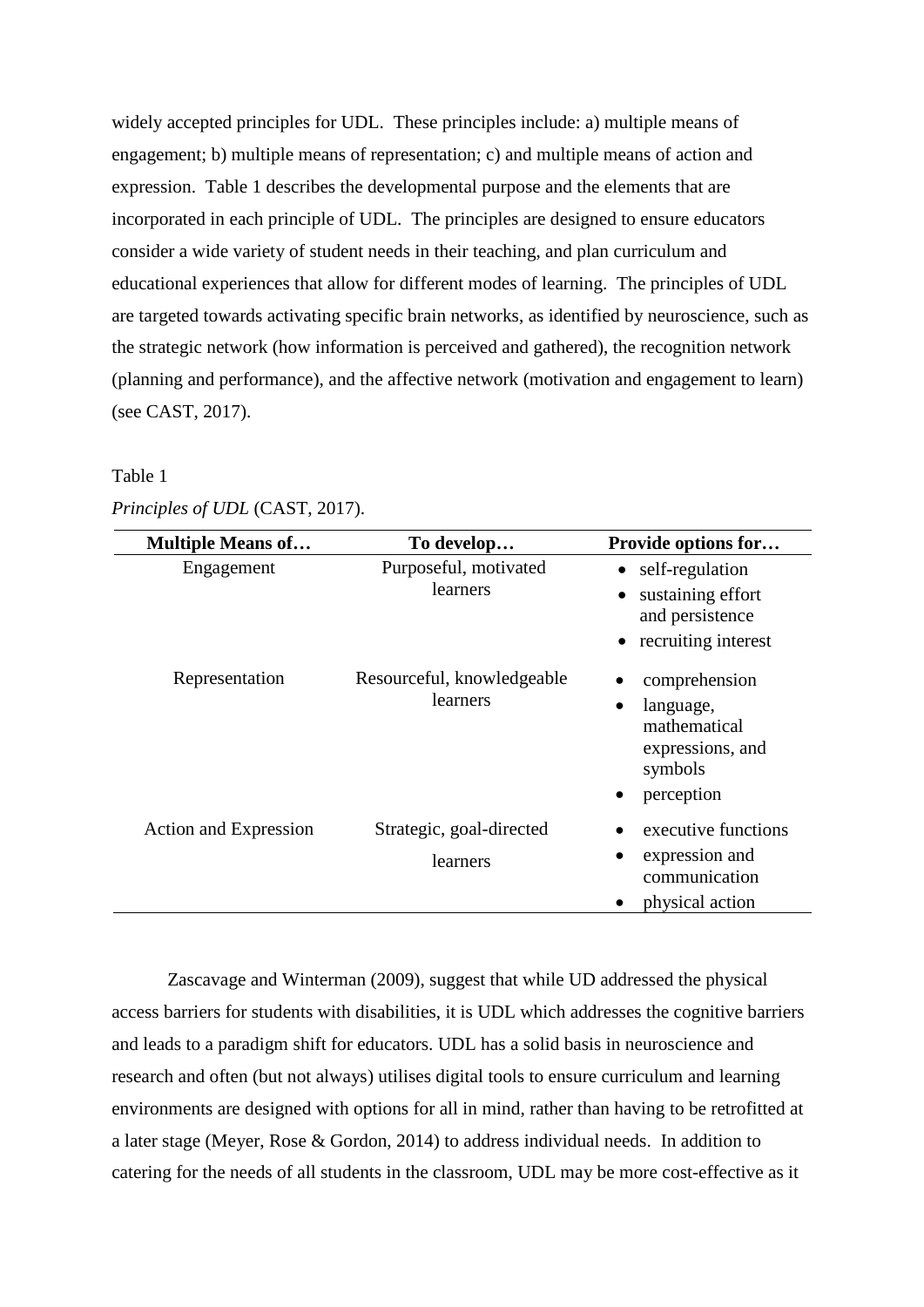does not require additional resources to be sourced during the teaching process (National Center for Universal Design for Learning, 2010).

All learners' needs can be addressed through the application of UDL principles in classroom planning, including, but not limited to those who have learning difficulties and disabilities (Hall, Cohen, Vue, & Ganley, 2015), students with intellectual and developmental disabilities (Coyne, Evans & Karger, 2017), students who have English as a second language (Rao & Torres, 2017), students who are deaf or hard of hearing (University of Vermont, 2017), students from different cultural backgrounds (Chita-Tegmark, Gravel, De Lourdes B. Serpa, Domings & Rose, 2011; Pearson, 2015), and students who struggle with specific areas such as mathematics (Hunt & Andreasen, 2011). When applying the principles teachers provide multiple, flexible ways for students to comprehend and interrogate content, demonstrate skills and understanding, and be more fully engaged. UDL can be applied to all aspects of curriculum, including instruction, materials and assessment (National Center for Universal Design for Learning, 2010).

#### **Application of UDL Principles to Middle Years Transition**

The application of Universal Design for Learning principles have been addressed in many areas of the middle school, including in science classrooms (Marino, et al., 2014), for literacy tasks (Coyne, Evans & Karger, 2017), and for mathematics instruction (Hunt & Andreasen, 2011). There is, however, a paucity of research and discussion around how these principles may be applied to transition programs, particularly in the middle school. The authors feel that the use of UDL principles in the design of a middle school transition program would significantly benefit many students who struggle with adapting to a new context.

#### *Multiple Means of Representation*

Students perceive and understand information in different ways. Students with vision or hearing impairments, learning disabilities or cultural differences, for example, may require different ways to access content. Multiple ways of presenting the information also enhances transfer of learning (CAST, 2017). When developing a transition program, educators should consider options for the presentation of information (to both students and parents). In a middle school transition program, educators may include information about induction processes, assistance with managing increased demands for personal organisation, and monitoring progress in a variety of ways to ensures data is gathered from all participants.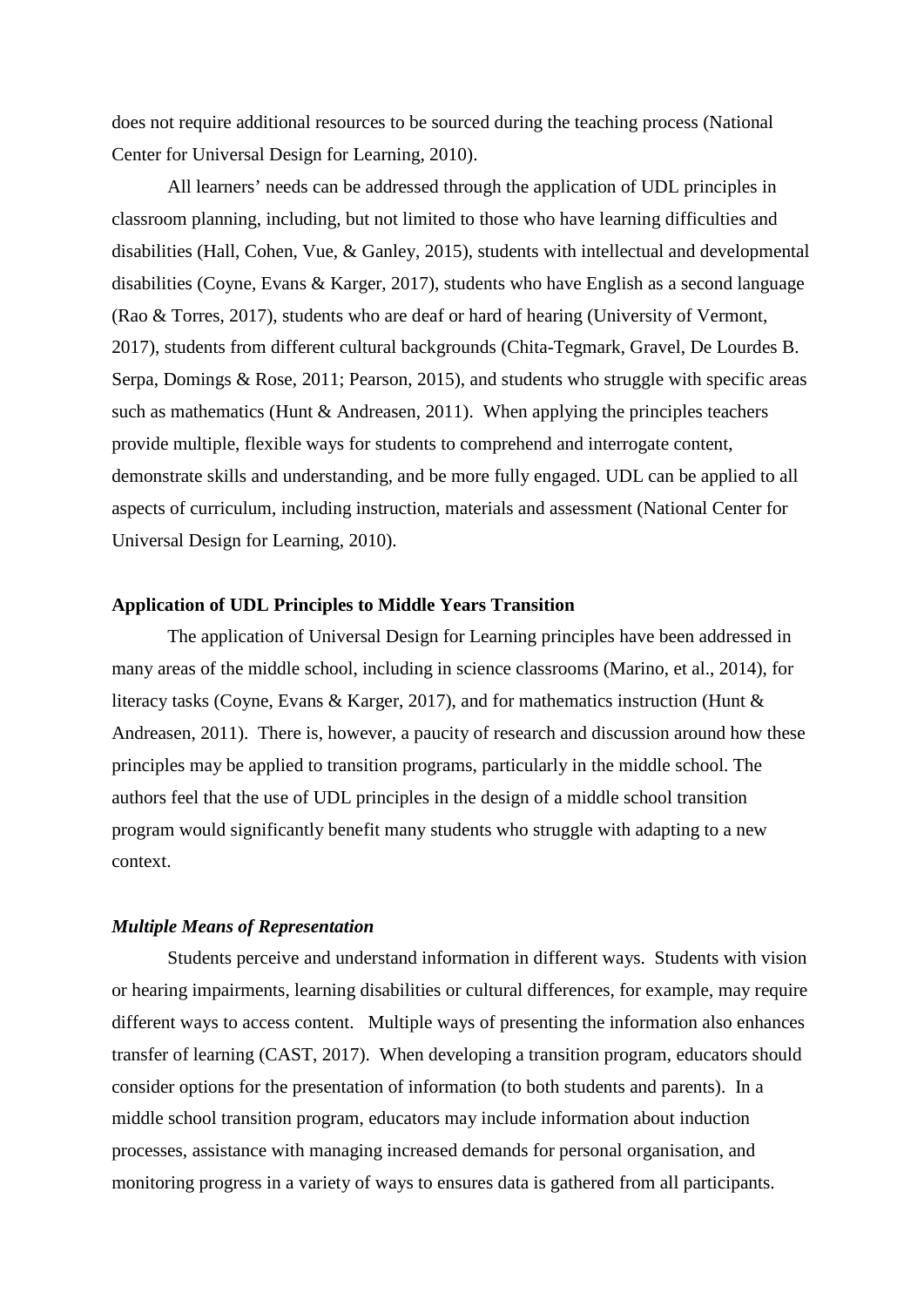Options should also be provided for language and mathematical expression, and in a transition program this may include providing information in a variety of formats on what to bring to school, opportunities for activities during unstructured time, and timely reminders on processes relevant to new students (i.e. learning management system operating in the school). In order to enhance comprehension of transition processes, the information should be presented in a variety of ways. This may include using a variety of presenters (i.e. older students to talk to younger students), providing visual cues within text, and using multimodal formats for written and spoken content, such as the use of video.

#### *Multiple Means of Action and Expression*

Students may approach learning tasks differently or express understanding in a variety of ways according to their movement ability (i.e. students with cerebral palsy), organisational capability (i.e. executive function) and communication barriers (i.e. ESL). Providing many options for action and expression is essential (CAST, 2017). During transition phases, options for physical action, which may include opportunities for students to role play middle school situations, include parents and teachers in meetings about the transition process, and methods for monitoring progress, could be applied. Options for expression and communication ensure that educators provide appropriate modes of communication around induction days. Peer support programs and feedback can also support effective communication, particularly if developed with a range of communicative abilities in mind. When addressing difficulties with executive function, educators may include school visits to familiarise the students with the campus, school camps to form relationships and develop processes, and provide organisational support for all students to ensure they begin their middle school with the best possible preparation.

#### *Multiple Means of Engagement*

Engagement and motivation to learn (affect) can vary greatly between individuals. Influences on engagement and motivation include neurology, culture, personal relevance, subjectivity, and background knowledge (CAST, 2017). Some students may prefer novelty, while others may prefer routine tasks at all times. Some may prefer individual work, while others will prefer collaboration. Multiple ways to engage and motivate students should be used in order to provide for the variety of modes. When developing transition programs for middle school students, educators must consider options for recruiting interest that may include school visits, a range of options for structured and unstructured activities that appeal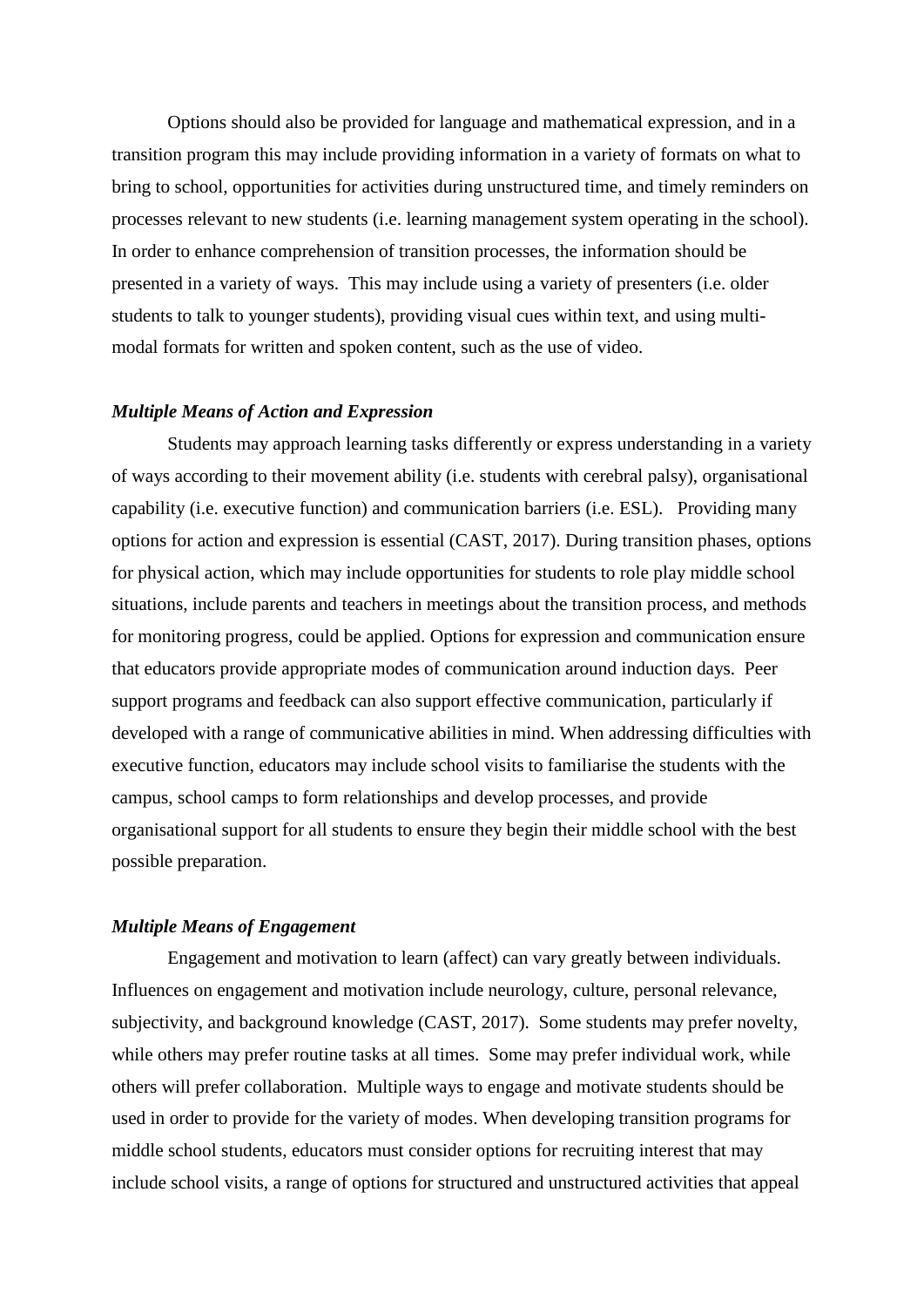to a wide range of participants, and evaluation of the program to identify continuing needs of the students. This evaluation should include student voice so that authentic practices can be utilised appropriately.

Options for sustaining effort and persistence amongst middle school students may consist of providing interactive sessions during induction days, providing planning tools for homework and monitoring progress effectively to rapidly identify and address issues before they escalate and impact on a students' self-efficacy. In addition to sustaining effort, options should be provided for students to self-regulate their behaviour and emotions. Introducing coping strategies and peer support programs are essential to support students to self-regulate. Opportunities to express their thoughts and feelings and reflect on their experiences is also useful.

#### **Specific considerations for Middle School transition**

Much is known about the specific issues that transitioning students face in the important months leading up to the move as well as during their initial weeks in secondary school (Parker & Neuharth-Pritchett, 2009). This knowledge can lead to a tendency, at every opportunity, to provide students with all the information that they will need, all at once. However, it is important to avoid information overload and to carefully consider what information and support is provided and when it should be available. The following description of supports provides some insight into the way the principles of UDL may be applied during the transition process. A table of the suggestions is provided in Appendix 1.

#### *Pre- Transition*

Activities conducted prior to transition have the purpose of providing students and their parents with information about their new school as well as to 'practice' some of the personal skills that will be required. The more students know about the environment to which they are moving the more their anxiety can be reduced (Coffey, Berlach & O'Neill, 2011). Students and parents can start planning for the move with a greater degree of confidence about what to expect. Varying the 'timetable' in their primary school to mimic what the students will experience in high school may provide the opportunity to practice what life might be like in secondary school. Requiring that students start to take more responsibility for organising themselves to bring the correct equipment to class might also help prepare students for what lays ahead. Seeking feedback (written, verbal, video diary)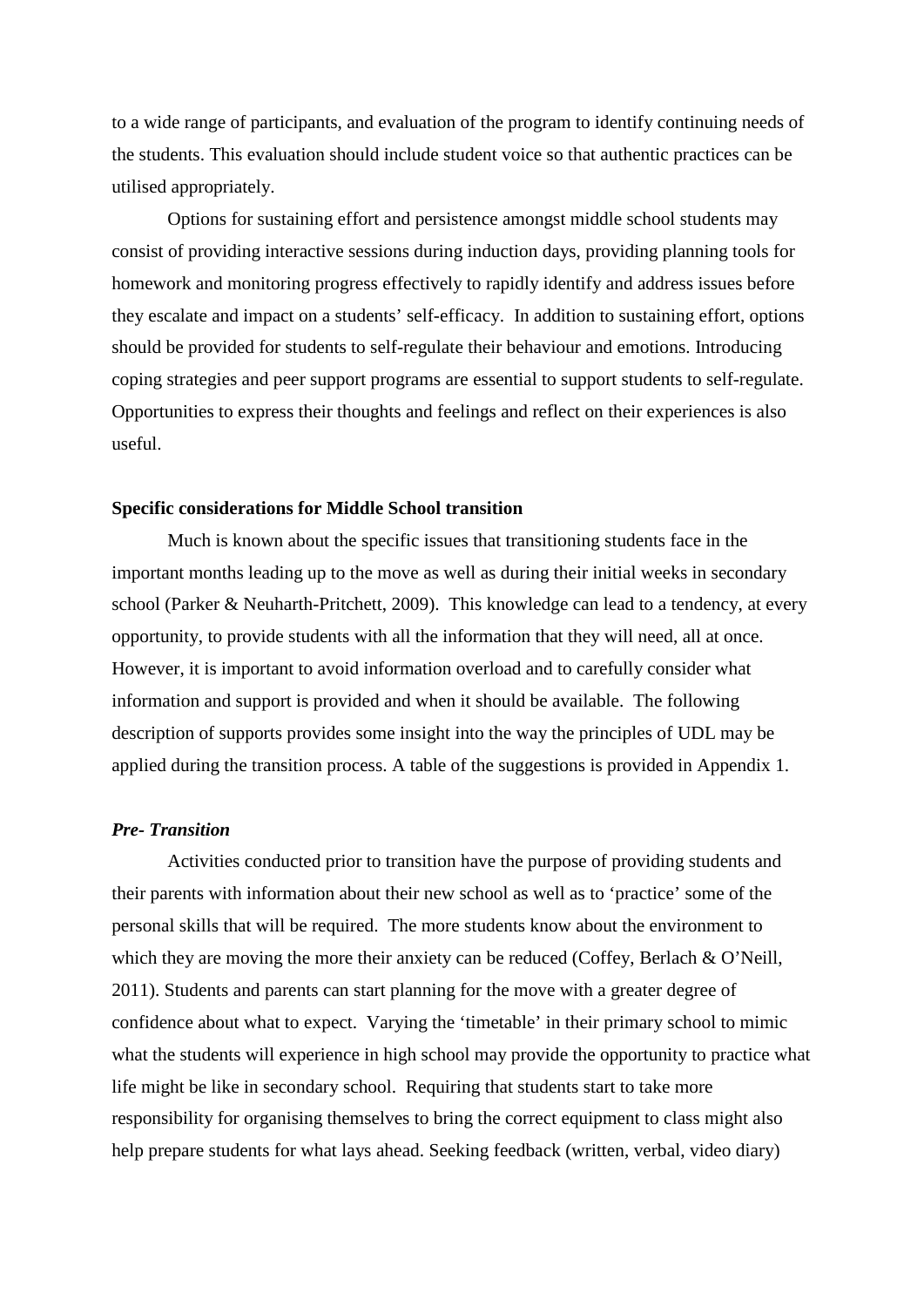from students and parents around their thoughts and feelings about the transition is important as this can help schools plan for the next stage of the transition process.

#### *Multiple Means of Representation*

Provision of information for students (and parents) in a form that they can understand is extremely important, including the use of plain English and additional languages if required (See Appendix 2). Careful consideration needs to be given to both the format – written and/or verbal – as well as the content of the information. Talks by other students (and parents) who have recently been through the transition process can provide a good opportunity for questions to be posed. Podcasts that can be accessed from the school website allow parents and students to access the information they require at their leisure. Social and more formal opportunities for direct interaction between older and younger students, new parents and 'old parents' can also be helpful.

Schools should not just rely on usual forms of communication such as newsletters and information sheets to disseminate information. Opportunities to share information in both formal (i.e. assembly) and informal (i.e. parent meetings) should be utilised. Thinking carefully about the format of any visits by transitioning students to their new school should countenance a variety of ways to engage students in the activities provided. How best can information be communicated to the students in an inclusive manner? Whilst some students respond well to information communicated verbally, others prefer information in a written format. For example, some students may prefer information about what to bring on their first day to be presented in a pictorial format rather than in words.

#### *Multiple Means of Action and Expression*

Induction days, generally held in the first few days of the new school year, are typically included in a school's transition program (Galton & McLellan, 2018). These days provide a good opportunity for students to begin to get to know their new classmates but can also be very stressful. School tours should be arranged with 'activities' so that students can record (in a way that suits them) key features of the new campus. Simply walking around the campus or providing students with a map will not necessarily suffice for most students. Opportunities to engage with peer leaders is also important at this stage of transition.

Learning from students who have recently navigated the move from primary to secondary can be a valuable source of information for new students. Provision of cue cards for students to express anxiety or stress during the various activities conducted on induction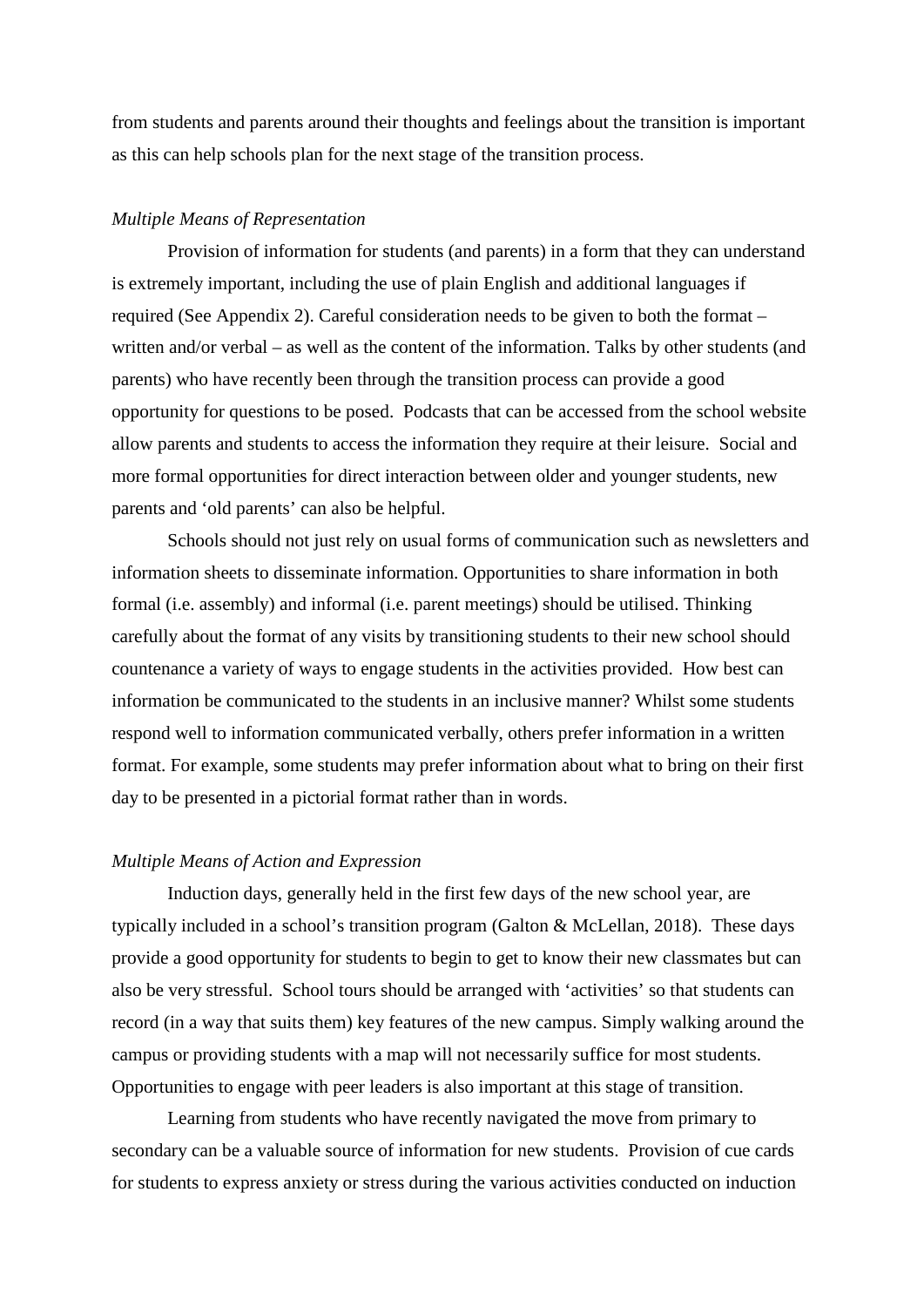days can provide a useful way for teachers to learn about new students and triggers for anxiety. These cue cards can be used in a similar way to a traffic light system, with green being "I'm OK", orange relating to "A little nervous", and red indicting "I am not coping". Careful thought about the information and how it will be relayed by older students and teachers on visits to primary schools is also necessary to avoid inadvertently portraying the difficulties students might experience as overwhelming challenges.

### *Multiple Means of Engagement*

School campus tours/activities need to be arranged being mindful of the range of students who will be involved. These opportunities can be very beneficial for students to commence the formation of relationships with their peers and teachers. What type of activities will best achieve these ends? Should the activities be hands on or more formal lectures by teachers and students? A combination of both? Activities should be arranged with a very clear sense of their purpose. Where possible students might be given a range of different options from which they can select the one that best suits them rather than rotating through a set of activities in which all students are involved. These activities can be very important in the development of students taking responsibility and exercising choice (see Figure 1). Again, rather than the intent be focused solely on developing familiarity with the new campus and different subject areas, activities can introduce the opportunity for students to consider scenarios and the development of coping strategies that they may employ when they commence at their new school.

| <b>ACTIVITY CHOICE BOARD – Circle three (3) activities that you would like to do</b> |                                       |                                    |  |
|--------------------------------------------------------------------------------------|---------------------------------------|------------------------------------|--|
| after lunch $(1:30 \text{pm} - 2:45 \text{pm})$                                      |                                       |                                    |  |
| <b>SPORT</b><br>Soccer on the Oval                                                   | <b>COOKING</b><br>Easy pancakes       | <b>TECHNOLOGY</b><br>Simple robots |  |
| <b>MEDIA</b><br>Apps for moviemaking                                                 | <b>MATHS</b><br>Games to make and use | <b>DESIGN</b><br>Plastic melding   |  |
|                                                                                      |                                       |                                    |  |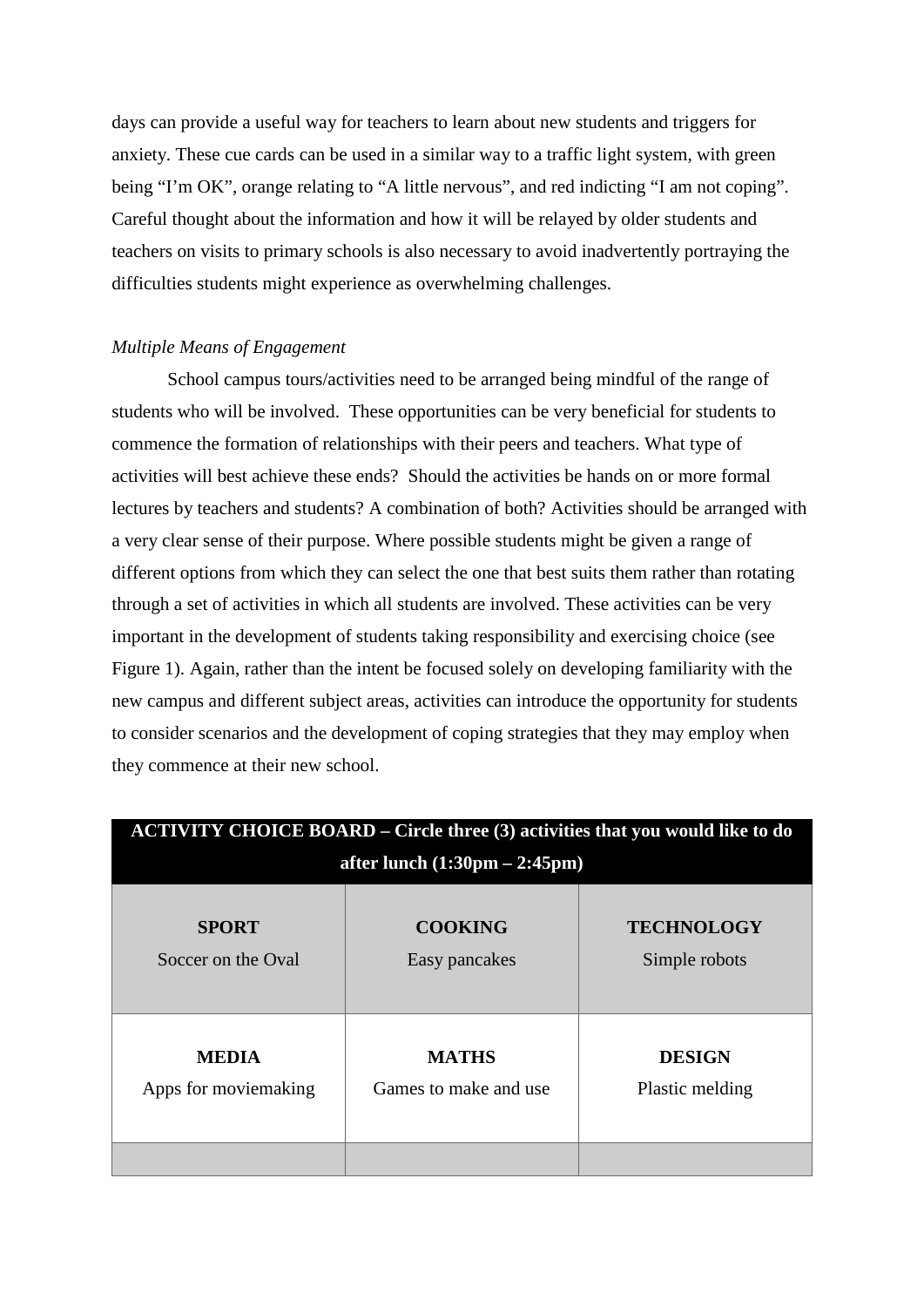| <b>SPORT</b>            | <b>HISTORY</b>                       | <b>ART</b>                |
|-------------------------|--------------------------------------|---------------------------|
| Cheerleading in the Gym | Digging up the past -<br>Archaeology | Creating a picture of you |

*Figure 1:* Activity choices for pre-transition visits.

## *During Transition*

Making new friends and fitting in are the prime concerns for students transitioning into secondary school (Coffey, Berlach & O'Neill, 2013; Pendergast, Main & Bahr, 2017; Pratt & George, 2005) so during transition students need to be provided with multiple opportunities to form relationships with their new peers (Coffey, 2013). Students also struggle with becoming more organised and self-directed (Coffey, Berlach & O'Neill, 2013; Elias, 2002). For example, they may not arrive on time with the right equipment to each class. Learning to manage homework and availing themselves of the opportunities to take part in extracurricular activities are also important considerations during transition as students settle into their new school develop feelings of belonging to their new environment.

## *Multiple Means of Representation*

Providing students with options for recording their timetable and the equipment that they will need for each class is important. Some may prefer the use of visual cues or audio recordings, whilst others can use a written timetable. Teachers need to be very clear about the precise nature of the information that the students will require but students themselves need options in the way they record that information. Generally, the provision of a school diary will suit some, but not all, students. The use of digital devices including smartphones and electronic calendars can also facilitate the recording of important information (Hayes, et al., 2010). Templates for completing homework which allow for flexibility can assist students to become more organised. If lockers are provided students may need guidance in terms of access and the organisation of the contents within the locker. The provision of multi-media resources, such as apps or websites, providing information on coping with the various requirements of transition should be considered. These resources can be accessed both formally, under the direction of teachers and parents, or informally by the students.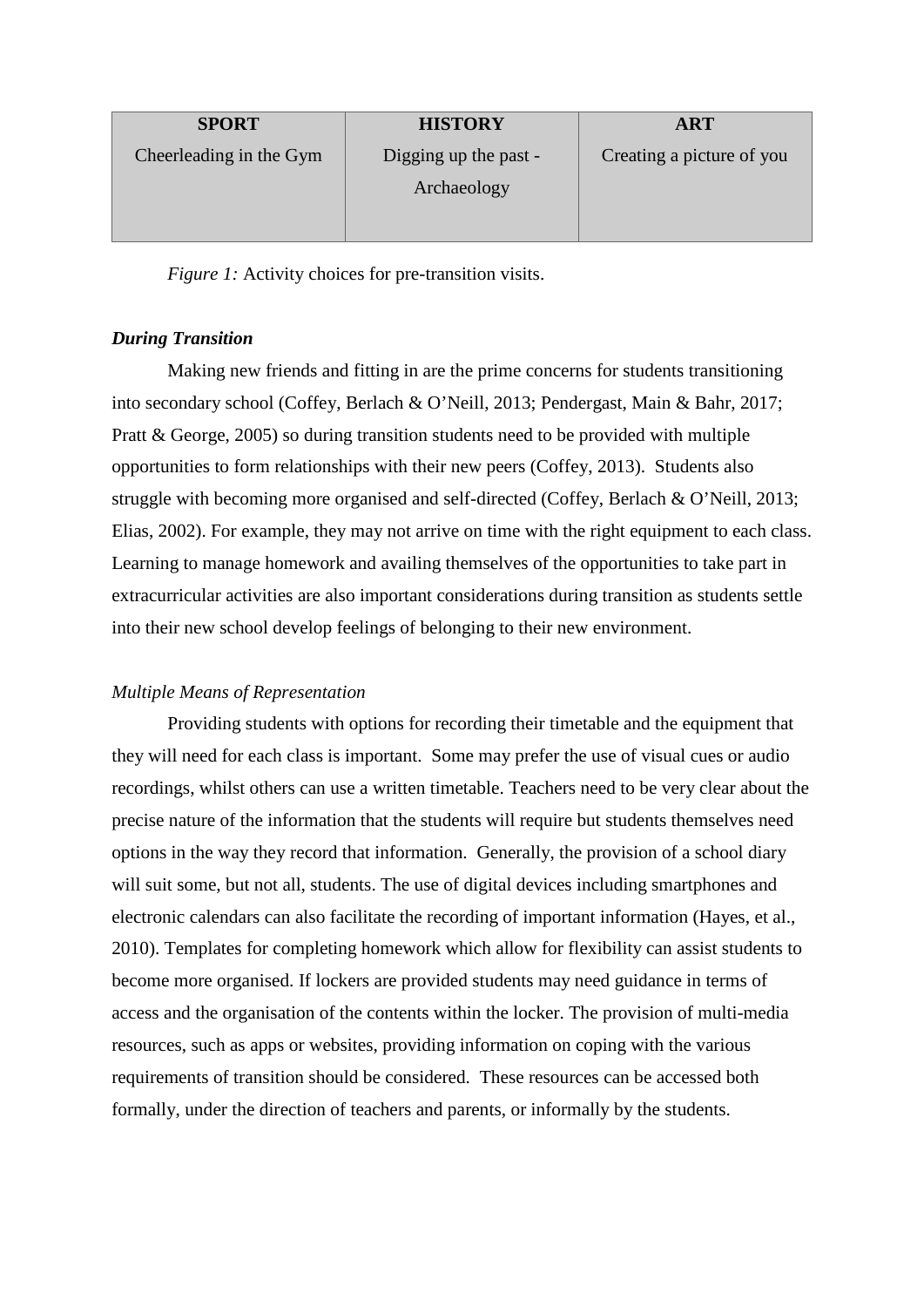#### *Multiple Means of Action and Expression*

Students should be presented with a variety of opportunities to get to know each other. Whilst some students prefer formal organised events others may prefer more informal options. Large scale events might be overwhelming for some students, particularly those with Autism Spectrum Disorders or social phobia (Jindal-Snape, Douglas, Topping, Kerr & Smith, 2006). Peer support leaders can be a valuable source of support for the new students, as they can be an informal point of contact for the new student. Careful selection of the peer support leaders is crucial. Training programs for peer support leaders (typically year 11/12 students) need to embed the principles of UDL so that the leaders are aware that their younger counterparts may prefer different ways of communication than they do and have different needs for participation in the peer support program. Peer support leaders need to be acutely aware of the different challenges and anxieties that typically confront transitioning students, particularly if they did not share these anxieties or have moved on from them. Keeping a written journal or photo diary of their experiences and opportunities to share these experiences can be a way of helping students settle into their new school. It can be a source of comfort for students to know that they have similar concerns to other classmates.

#### *Multiple Means of Engagement*

Conducting a camp for the new cohort of students is quite a common feature of transition programs (Coffey, Berlach & O'Neill, 2013). Careful thought needs to be given to the program of activities to ensure that they cater for the broad range of participants. For example, sporting activities will not appeal to all. The opportunity for students to exercise choice is important. Student feedback about the various events conducted during transition, collected in a variety of formats (online surveys, group discussion, individual interview) ensures that the voice of every student can be considered. Extracurricular activities should cater for differing ability and interest levels.

Accessing the canteen is an exciting aspect of a secondary school. Students are frequently presented with a broader range of food and drink options and also need to contend with many more students who are generally physically much larger. Providing information about menu and use of the canteen in several formats can assist in alleviating stress. Students also require support in their use of unstructured time (recess/lunch) Provision of a menu of options to prompt students may be of assistance (see Figure 2).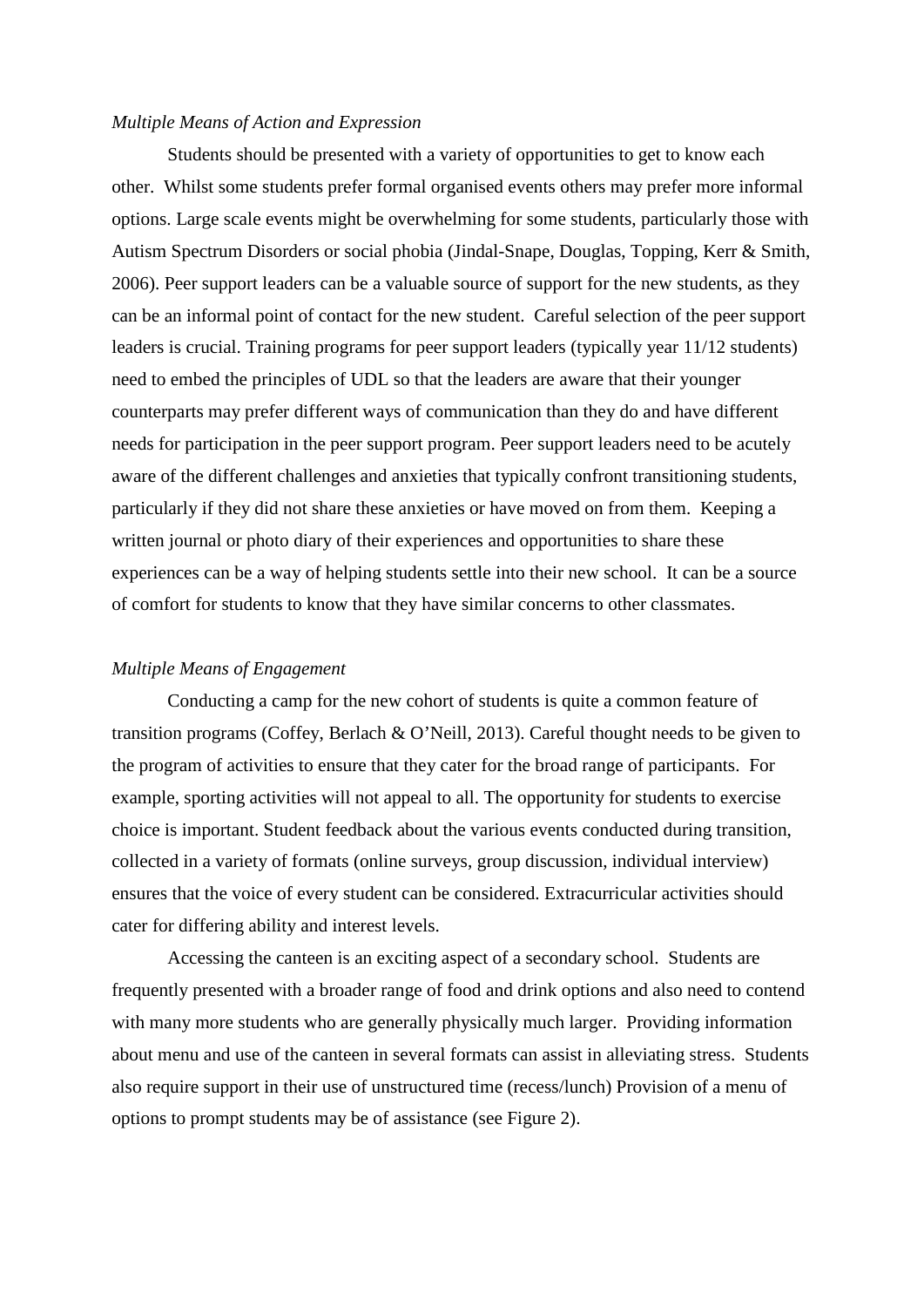

*Figure 2:* Pictorial activity card for recess and lunchtime for a student who has a cognitive impairment (The Picture Communication Symbols ©1981–2018 by Tobii Dynavox LLC. All Rights Reserved Worldwide. Used with permission).

#### *Post -Transition*

Even after the traditional transition period has ended (often considered to be the first term of school), students may still require support within the secondary context. While this is often the stage where support is reduced for the students, there will be some, particularly those with learning difficulties and disabilities who may not have fully grasped the requirements of the high school environment. Occasionally too, the social demands may only become an issue at this stage in the student's schooling, as they are expected to take on more responsibility for their own organisation and socialisation. Therefore, schools need to provide some ongoing, continual supports well into the students' first year at high school.

### *Multiple Means of Representation*

After every set of school holidays, students may need to be eased back into the flow of the school. It is not uncommon for students to forget routines that were in place (Martineau, 2013). Reminders about school rules, and modes of interaction amongst students and staff may need to be provided in a variety of formats, such as written, pictorial or even via video. At this phase a video or written information for parents on how to use the school's specific learning management system (i.e. Coneqt, Seqta) will be a valuable resource. Providing support for assistive technology, such as voice output devices, and multi-media teaching in the classroom will provide ways for all students to access the content of the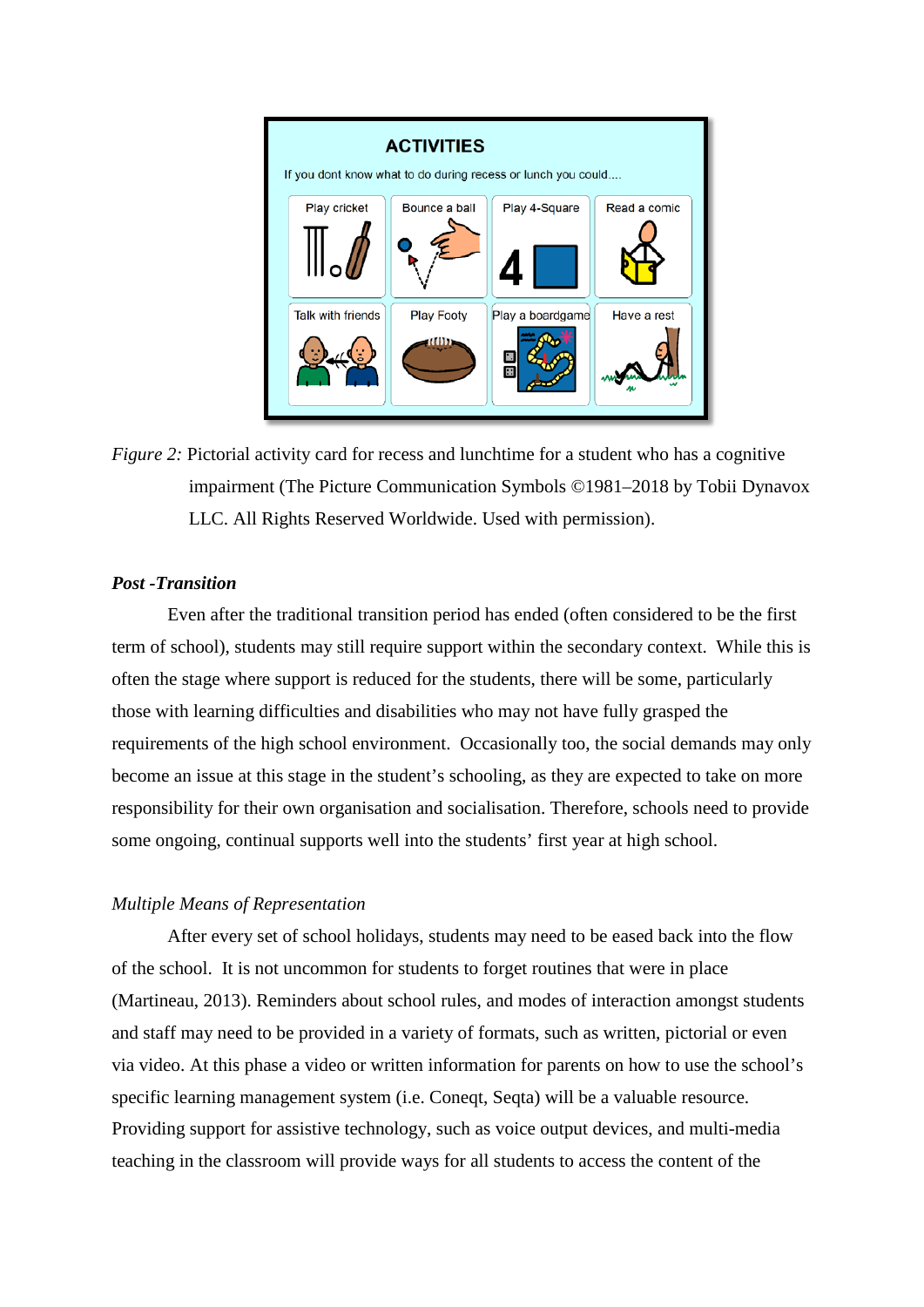lessons. This support may take the form of training for the teachers and parents, as well as for the student using the technology. Parent/teacher meetings will help to ensure that both parties are working towards achieving equitable outcomes for the student and address any issues early in the student's high school career, and that there are no unattended to issues that the parent is not aware of. Parents, in general, are keen to learn how their child is settling into their school and how they might assist in this process.

#### *Multiple Means of Action and Expression*

Providing a variety of ways for students to indicate their progress at school will assist the school to identify those students who are struggling with the content or the social demands made upon them and address these needs appropriately. Students can provide information verbally, using visual cues, on a voice output device and individually or in small groups. Mastery checklists which are freely available online may be used to assist the students and parents to feedback information about the students' progress. To assist with organisation post-transition, an organisational grid can be provided to assist the students to organise their class requirements, breaks and homework time, either independently, or with assistance from the teachers and/or parents.

#### *Multiple Means of Engagement*

Overall feedback and evaluation in relation to the transition program should be sought from all stakeholders in a variety of ways. The school may hold brainstorming sessions with the middle school staff during a meeting, or parents could be interviewed in small groups. If there are a wide variety of languages spoken in the school, an online survey available in these languages may be beneficial. In addition to monitoring their progress, seeking feedback from the students on the transition program itself would be useful for the school to refine the program further. There are many different ways that this could be achieved including using visual cues, video, interviews, individual written or spoken responses and through the medium of assistive technology.

#### **Conclusions and Future Directions**

As has been described, the principles of Universal Design for Learning provide a useful lens through which to examine transition programs to ensure that they can be accessed by the wide variety of students located in primary and secondary school settings. The range of students varies for each school and between countries, and where one school may have a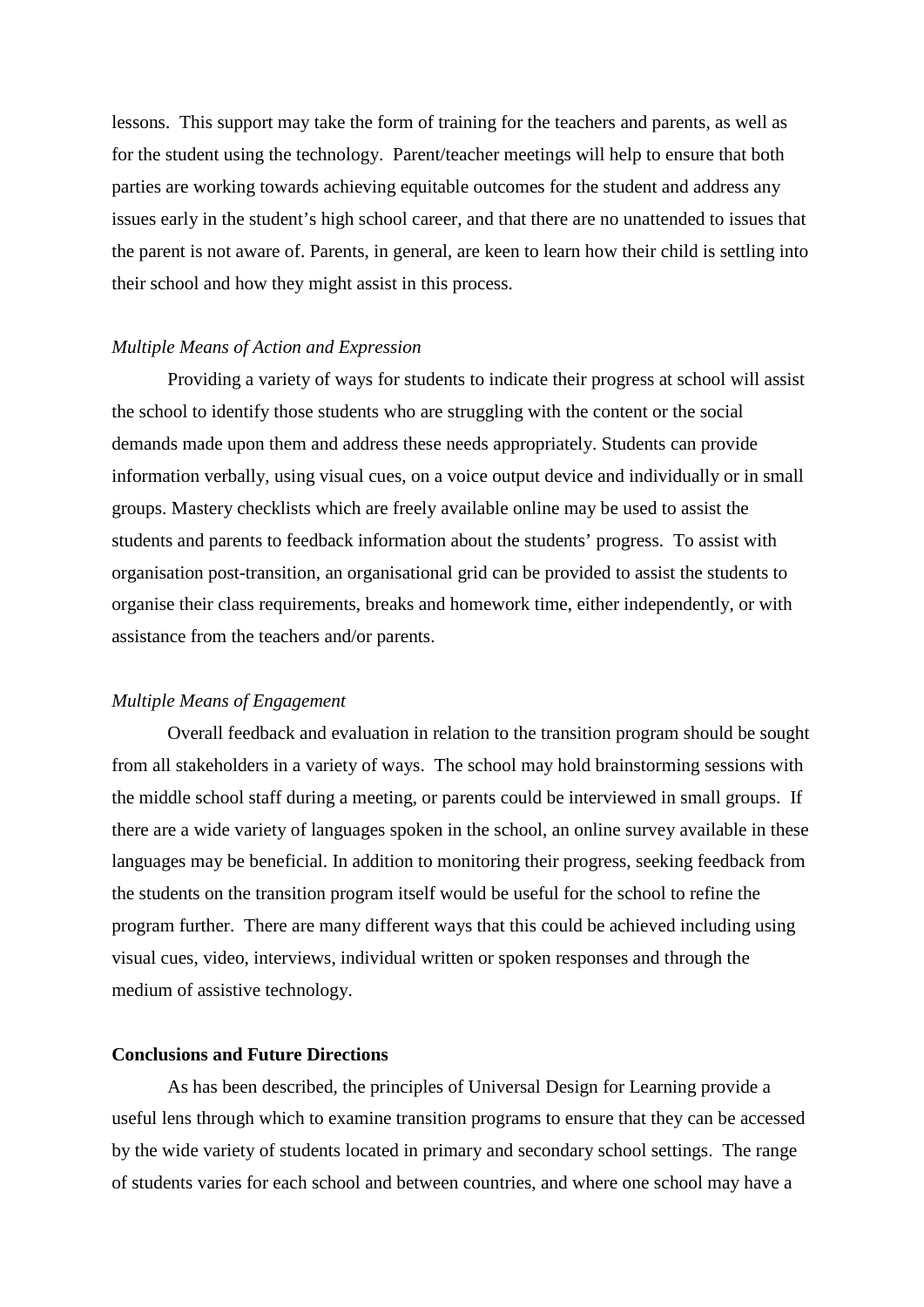large enrolment of students with a first language other than English, another school may have many students with disabilities and learning issues. In order to ensure that all students have the benefit of a comprehensive transition program which will make them feel part of the school community, these diversities must be considered, which can be done so by applying UDL principles in the individual context.

Smooth transition into secondary school can, in part, ensure that students have a solid foundation from which they can progress to the later years of secondary schooling. The middle years of schooling are a critical time for all young adolescents as they negotiate the challenges of moving schools at a time when they are developing into adulthood. Whilst the challenges that students experience before, during and after transition are often similar, the ways in which students best confront and overcome these challenges are many and varied. A 'one size fits all' approach to transition program planning is unlikely to ensure that the needs of all students can be met. The principles of UDL provide school personnel with a useful set of principles from which to plan an inclusive transition program. At present, there is little research into the implementation and evaluation of transition programs based on UDL principles. It is recommended that consideration be given to conducting research to establish an evidence-base for the usefulness, or otherwise, of UDL as a guiding set of principles underpinning the design of transition programs.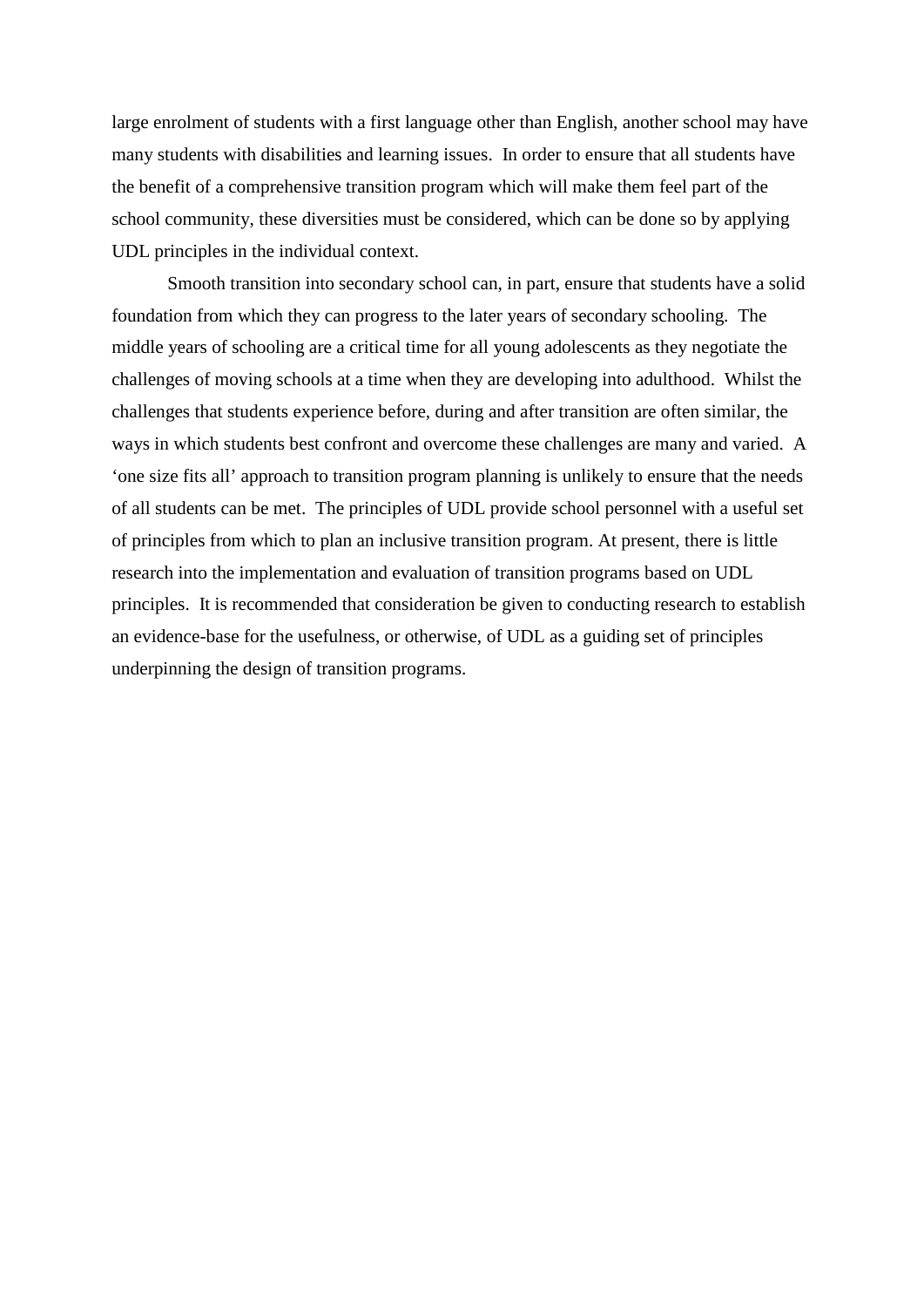#### **References**

- Ashton, R. (2008). Improving the transfer to secondary school: How every child's voice can matter. *Support for Learning, 23*(4), 176–182. doi:10.1111/j.1467-9604.2008.00391.x
- Center for Applied Special Technology [CAST] (2017). Universal design for learning. Retrieved from [http://www.cast.org/.](http://www.cast.org/)
- Center for Universal Design. (1997). *The principles of universal design*. Retrieved from [https://projects.ncsu.edu/ncsu/design/cud/about\\_ud/udprinciplestext.htm.](https://projects.ncsu.edu/ncsu/design/cud/about_ud/udprinciplestext.htm)
- Chambers, D., & Coffey, A. (2013). Development of a mobile-optimised website to support students with special needs transitioning from primary to secondary settings. *Australasian Journal of Special Education, 37*(1), 79-91.
- Chita-Tegmark, M., Gravel, J. W., De Lourdes B. Serpa, M., Domings, Y., & Rose, D. H. (2011). Using the universal design for learning framework to support culturally diverse learners. *Journal of Education, 192*(1), 17-22.
- Coffey, A. (2013). Relationships: The key to successful transition from primary to secondary school? *Improving Schools, 16* (3), 261-271.
- Coffey, A., Berlach, R.G., & O'Neill, M. (2011). Transitioning year 7 primary students to secondary settings in Western Australian Catholic schools: A description of the process. *Journal of Catholic School Studies, 83*(2), 6-17.
- Coffey, A., Berlach, R. G., & O'Neill, M. (2013). Transitioning Year 7 primary students to secondary settings in Western Australian Catholic Schools: How successful was the move? *Research in Middle Level Education Online (RMLE Online), 36* (10), 1-15.
- Coyne, P., Evans, M., & Karger, J. (2017). Use of a UDL literacy environment by middle school students with intellectual and developmental disabilities. *Intellectual and Developmental Disabilities, 55*(1), 4-14.
- Deacy, E., Jennings, F., & O'Halloran, A. (2015). Transition of students with autistic spectrum disorders from primary to post-primary school: A framework for success. *Support for Learning, 30*(4), 292-304.
- Elias, M.J. (2002). Transitioning to middle school. *The Education Digest, 67*(8), 41-43.
- Edyburn, D. (2010). Would you recognize universal design for learning if you saw it? Ten propositions for new directions for the second decade of UDL. *Learning Disability Quarterly, 33*(1), 33-41.
- Galton, M., & McLellan, R. (2018) A transition odyssey: Pupils' experiences of transfer to secondary school across five decades, *Research Papers in Education, 33*(2), 255-277, DOI: 10.1080/02671522.2017.1302496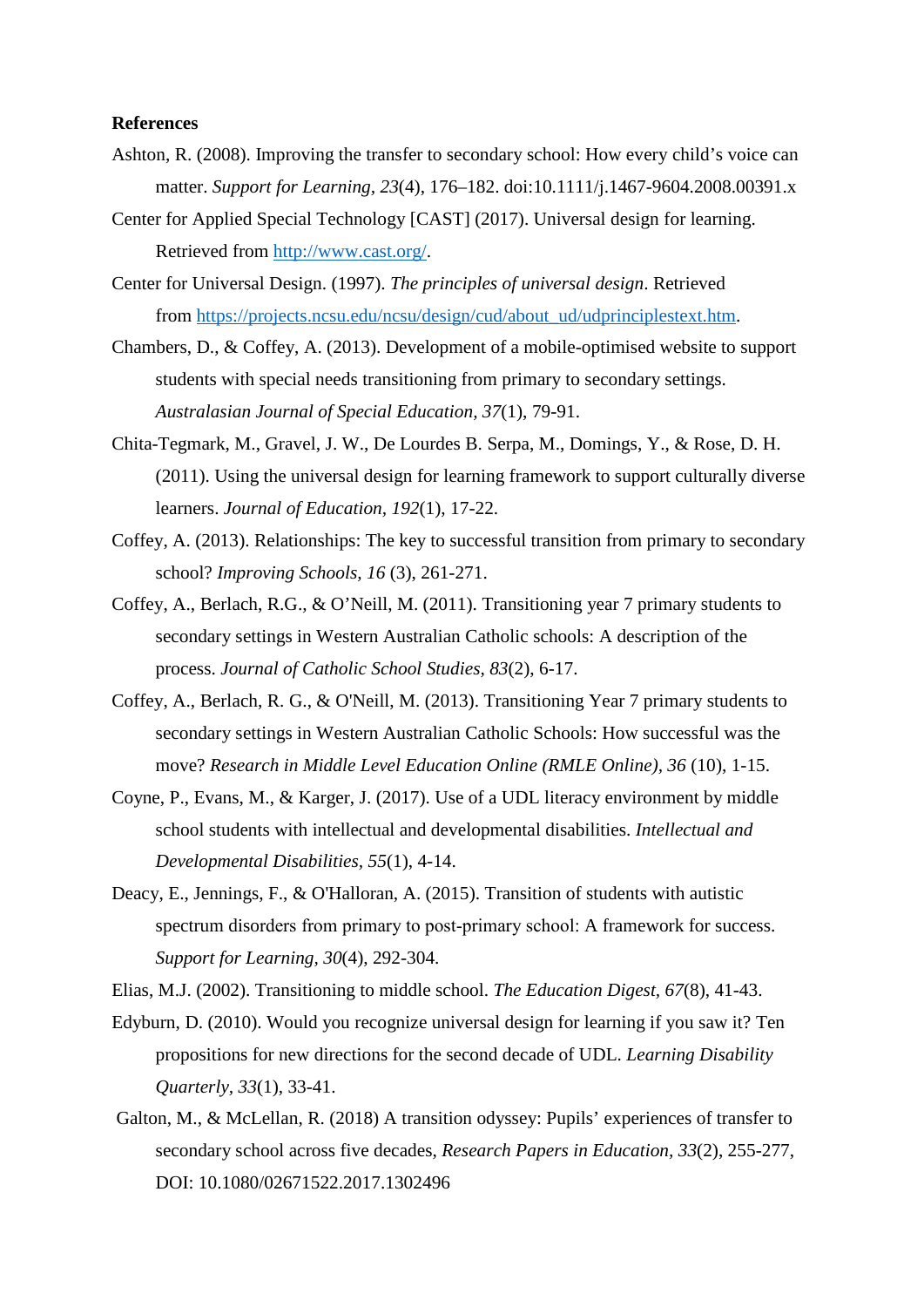- Hall, T. E., Cohen, N., Vue, G., & Ganley, P. (2015). Addressing learning disabilities with udl and technology. *Learning Disability Quarterly, 38*(2), 72 – 83. Doi: 10.1177/0731948714544375
- Hayes, G. R., Hirano, S., Marcu, G., Monibi, M., Nguyen, D. H., & Yeganyan, M. (2010). Interactive visual supports for children with autism. *Personal and Ubiquitous Computing, 14*, 663-680. Doi: 10.1007/s00779-010-0294-8.
- Hunt, J. H., & Andreasen, J. B. (2011). Making the most of universal design for learning. *Mathematics Teaching in the Middle School, 17*(3), 166-172.
- Jindal-Snape, D., Douglas, W., Topping, K. J., Kerr, C., & Smith, E. F. (2006). Autistic spectrum disorders and primary-secondary transition. *International Journal of Special Education, 21*(2), 18-31.
- Mace, R. L. (1998). Universal design in housing. *Assistive Technology, 10*(1), 21-28. DOI: 10.1080/10400435.1998.10131957.
- Marino, M. T., Gotch, C. M., Israel, M., Vasquez III, E., Basham, J. D., & Becht, K. (2014). UDL in the middle school science classroom: Can video games and alternative text heighten engagement and learning for students with learning disabilities? *Learning Disabilities Quarterly, 37*(2) 87–99.
- Martineau, P. (2013). How to focus students on school after summer break. *The Education Digest, 79*(1), 4 - 9.
- Meyer, A., Rose, D.H., & Gordon, D. (2014). *Universal design for learning: Theory and practice.* Wakefield MA: CAST
- National Center on Universal Design for Learning (2010). *National UDL taskforce*. Retrieved from <https://www.slideshare.net/NCUDL/national-udl-taskforce>
- Parker, A. K., & Neuharth-Pritchett, S. (2009). Calming rough waters: Teacher strategies for smoothing the transition to middle school. Childhood Education, 86(1), 20-26, DOI: 10.1080/00094056.2009.10523103
- Pearson, M. (2015). Modeling universal design for learning techniques to support multicultural education for pre-service secondary educators. *Multicultural Education, 22*(3-4), 27-34.
- Pendergast, D., Main, K., & Bahr, N. (2017). *Teaching middle years: Rethinking curriculum, pedagogy and assessment* (3rd ed.). Crow's Nest, NSW: Allen & Unwin.
- Pratt, S., & George, R. (2005). Transferring friendship: Girls' and boys' friendships in the transition from primary to secondary school. *Children and Society, 19*, 16-26. Doi: 10.1002/CHI.830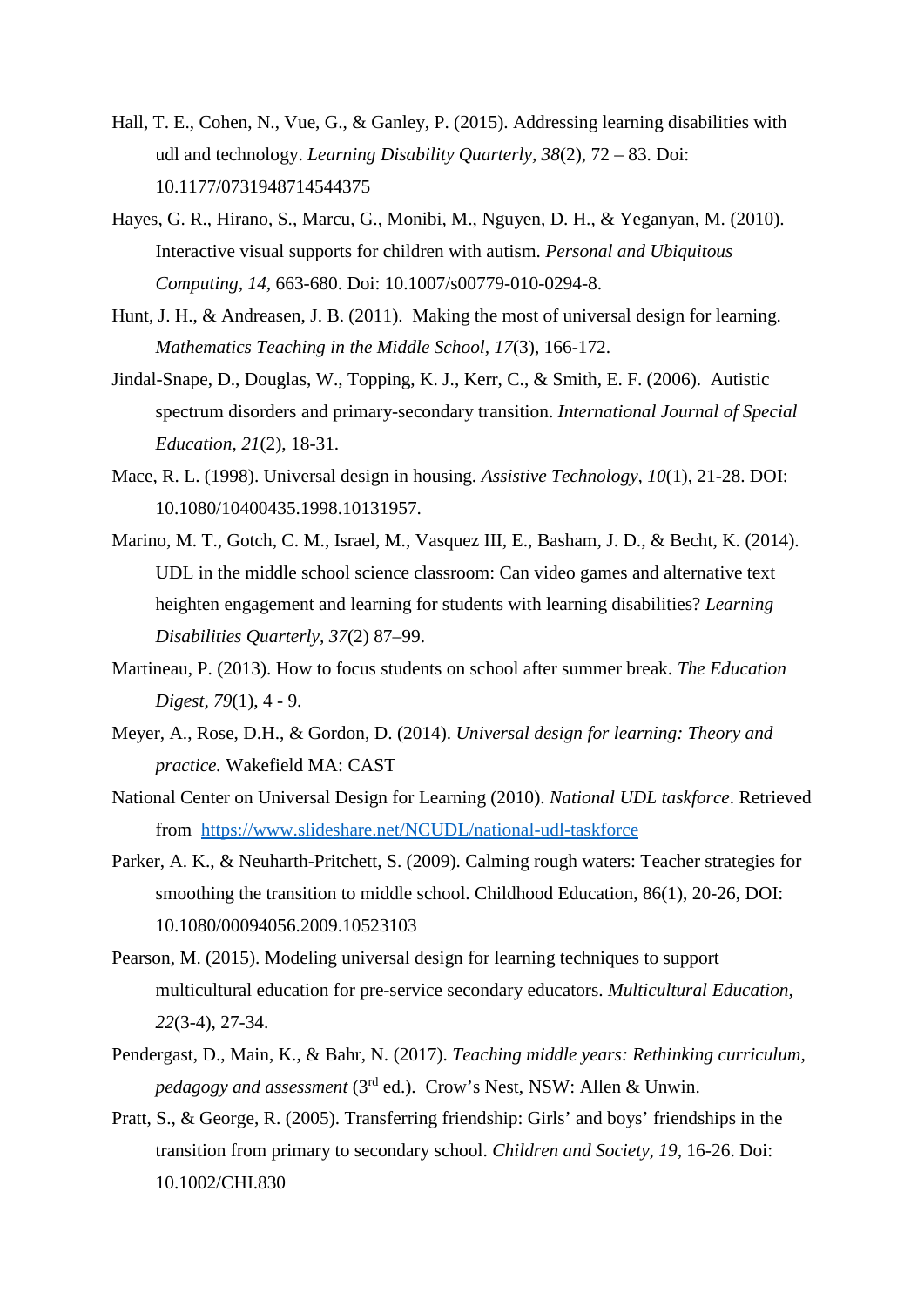- Rao, K., & Torres, C. (2017). Supporting academic and affective learning processes for English language learners with universal design for learning. *TESOL Quarterly, 51*(2), 460-472.
- University of Vermont. (2017). *Universal design for learning: How to work with deaf and hard of hearing students.* Retrieved from [https://www.uvm.edu/~cdci/universaldesign/?Page=teaching](https://www.uvm.edu/%7Ecdci/universaldesign/?Page=teaching-accommodations/deaf.php&SM=teaching-accommodations/submenu.html)[accommodations/deaf.php&SM=teaching-accommodations/submenu.html.](https://www.uvm.edu/%7Ecdci/universaldesign/?Page=teaching-accommodations/deaf.php&SM=teaching-accommodations/submenu.html)
- Zascavage, V., & Winterman, K. G. (2009). What middle school educators should know about assistive technology and universal design for learning. *Middle School Journal, 40*(4), 46-52. DOI: 10.1080/00940771.2009.11461681.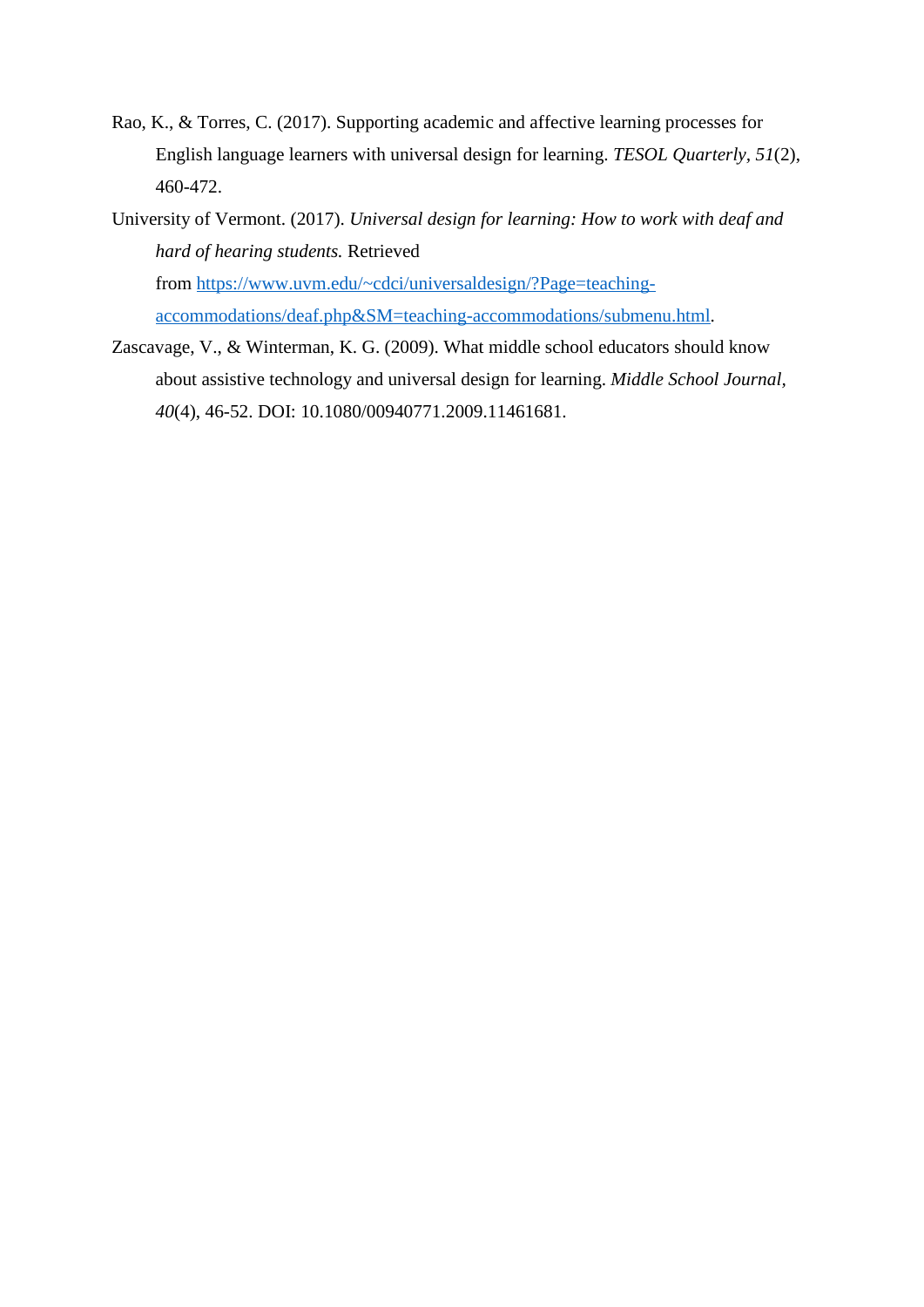| Appendix 1                                                             |  |
|------------------------------------------------------------------------|--|
| <b>Guidelines for Transition to Middle School using UDL Principles</b> |  |

|                          | <b>Multiple Means of</b><br><b>Representation</b>                                                                                                                                                                                                                                                                                                       | <b>Multiple Means of Action and</b><br><b>Expression</b>                                                                                                                                                                                                                                                                                                                                                                                                                                            | <b>Multiple Means of Engagement</b>                                                                                                                                                                                                                            |
|--------------------------|---------------------------------------------------------------------------------------------------------------------------------------------------------------------------------------------------------------------------------------------------------------------------------------------------------------------------------------------------------|-----------------------------------------------------------------------------------------------------------------------------------------------------------------------------------------------------------------------------------------------------------------------------------------------------------------------------------------------------------------------------------------------------------------------------------------------------------------------------------------------------|----------------------------------------------------------------------------------------------------------------------------------------------------------------------------------------------------------------------------------------------------------------|
| <b>Pre-Transition</b>    | • Mimic "high school" timetable<br>during term 4<br>$\bullet$ Induction days – information in<br>a variety of modes (verbal and<br>written, languages of the<br>school)<br>• Communication – what to bring<br>on first day/week – visual<br>/pictorial support as well as<br>written/verbal                                                             | • Older students visit the<br>primary school and use role<br>play with year 6 students.<br>$\bullet$ Induction – provide cues cards<br>to indicate levels of stress and<br>anxiety<br>• Goal setting (multiple formats<br>and platforms)<br>• Tours to record key features<br>of the new school setting.                                                                                                                                                                                            | • School visits – choice of<br>activities ( <i>i.e.</i> using <i>iPads</i> to<br>sign up)<br>• People Bingo to introduce<br>each other during induction<br>days<br>Introduce scenarios and<br>coping strategies prior to<br>transition (role play/video)       |
| <b>During Transition</b> | • Options for developing a<br>timetable<br>• Guidance for organisation of<br>materials for each class -<br>colour coding<br>• Guide to expected locker<br>contents and access<br>(visual/written)<br>• Use of multi-media/technology<br>to provide resources on coping<br>with the transition<br>• Goal setting for the first term in<br>the new school | Flexible templates for<br>$\bullet$<br>completing homework<br>Self-select from a variety of<br>peer support programs<br>(cultural/ability/interest)<br>Build peer connections<br>$\bullet$<br>through peer support<br>$programs - training$<br>programs for support<br>leaders<br>Journal or photo diary of<br>$\bullet$<br>experiences<br>Website to connect with<br>$\bullet$<br>peers (safely) and to house<br>FAQs and tips<br>Use of assistive technology<br>$\bullet$<br>to provide responses | • Student feedback in a variety<br>of formats – online surveys,<br>group discussion<br>• Extra-curricular activities<br>available for all ability levels<br>Support use of unstructured<br>$\bullet$<br>time ( $recess/lunch$ ) – provide<br>a menu of options |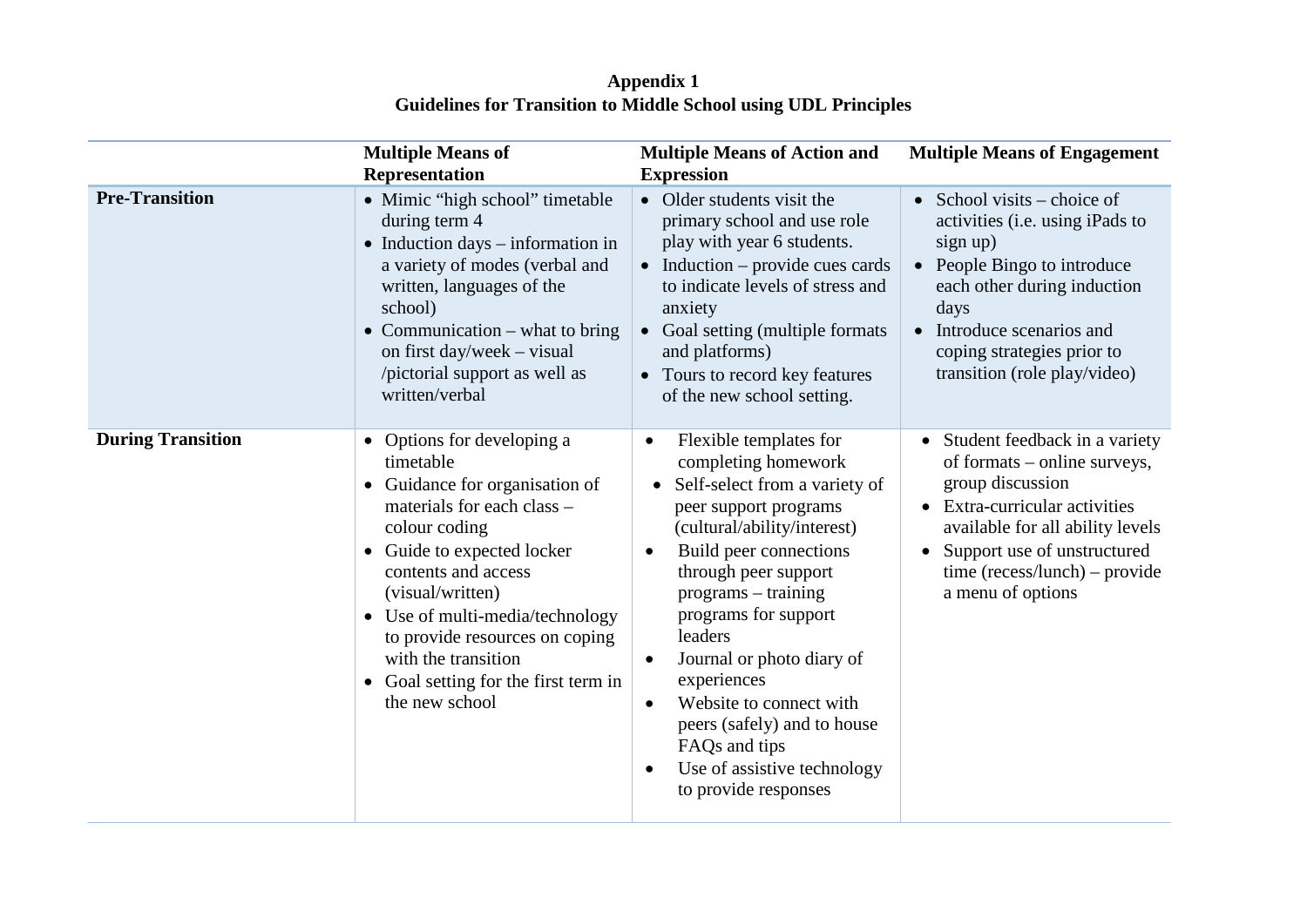| <b>Post-Transition</b> | • Reminders after holidays<br>(written/verbal/pictorial/video)<br>• Parent/teacher meetings<br>• Video on learning management<br>system<br>• Ongoing assistive technology<br>support/training | • Monitor progress to determine<br>struggling students<br><b>Mastery Checklists to indicate</b><br>$\bullet$<br>skills learnt/not learnt<br>• Provide an organisational grid<br>to be completed by the student<br>in a format appropriate for<br>them (computer/audio)<br>recorded/written/pictorial) | Feedback / evaluation of<br>transition program by all<br>stakeholders<br>(brainstorming/parent<br>meeting/survey in multiple<br>languages)<br>• Multiple opportunities for<br>students to express and reflect<br>on how they are progressing<br>(video/visual)<br>cues/photobooth/role<br>play/group<br>interviews/individual<br>responses/assistive<br>technology) |
|------------------------|-----------------------------------------------------------------------------------------------------------------------------------------------------------------------------------------------|-------------------------------------------------------------------------------------------------------------------------------------------------------------------------------------------------------------------------------------------------------------------------------------------------------|---------------------------------------------------------------------------------------------------------------------------------------------------------------------------------------------------------------------------------------------------------------------------------------------------------------------------------------------------------------------|
|------------------------|-----------------------------------------------------------------------------------------------------------------------------------------------------------------------------------------------|-------------------------------------------------------------------------------------------------------------------------------------------------------------------------------------------------------------------------------------------------------------------------------------------------------|---------------------------------------------------------------------------------------------------------------------------------------------------------------------------------------------------------------------------------------------------------------------------------------------------------------------------------------------------------------------|